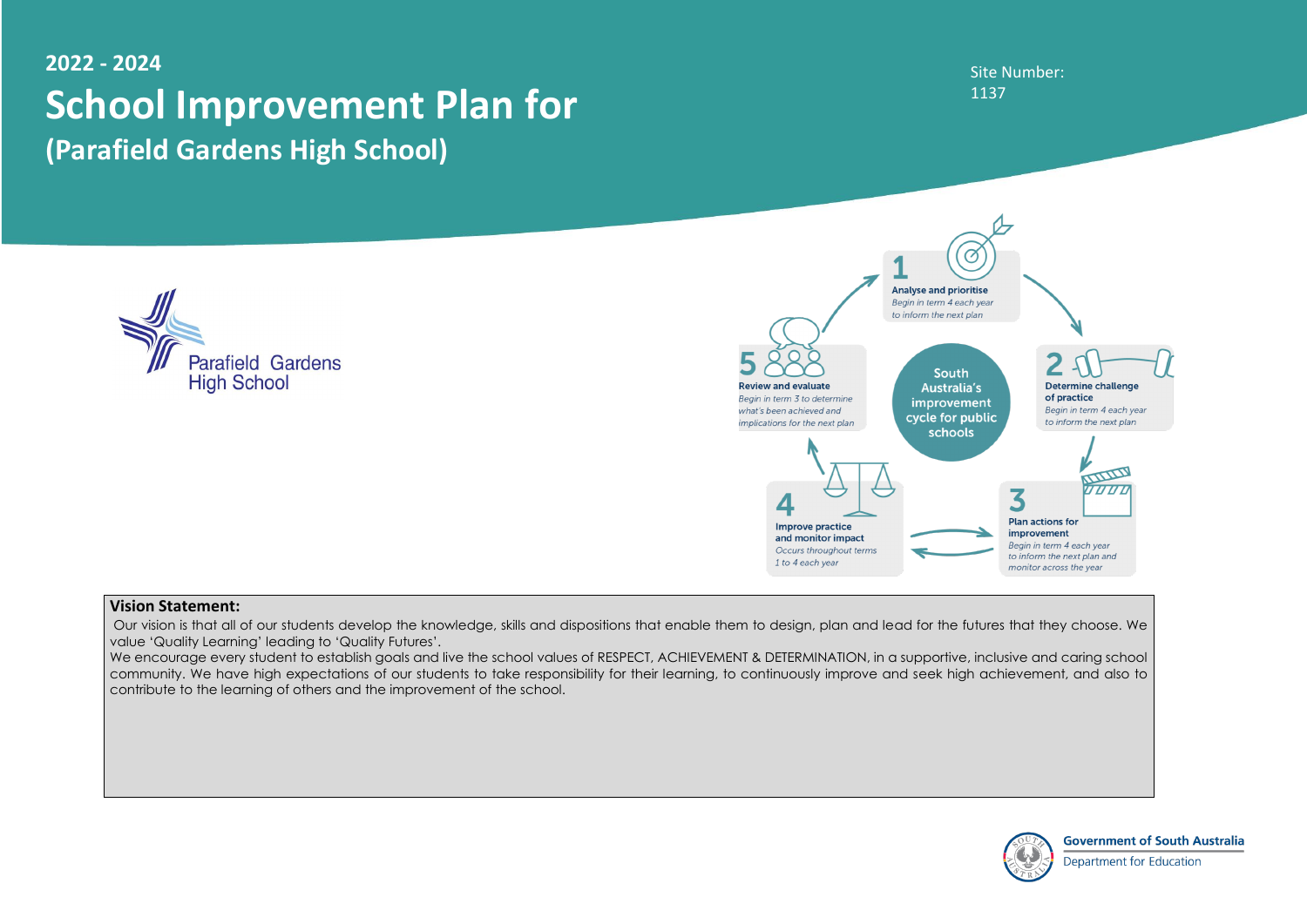# **2022 – 2024 School Improvement Plan for (Parafield Gardens High School)**

#### **Completing the template:**

- The document will open as 'Read Only' so will need to be saved prior to editing
- Note that Steps 1, 2 and your Actions in Step 3 will auto -populate in the corresponding sections in Steps 4 and 5 of the template once you have completed them.
- Once you have typed in your ESR Directions next to Goal 1 they will auto-populate to the corresponding section for the other two goals in the template.
- Please note, editing will not be possible whilst the template is in Teams. Whilst it can be housed in Teams, it will need to be downloaded through the desktop app for editing purposes

Complete every step - [The School Improvement Planning Handbook](https://edi.sa.edu.au/educating/school-improvement/about-school-improvement/planning-templates-and-resources) explains how to do this. In addition, your Local Education Team will provide support.

- Complete Steps 1 to 3 during Term 4 and send the Template to your Education Director by Friday Week 9, Term 4 (10 December 2021).
- Once approved, Copy your Goals, Targets, Challenge of Practice and Student Success Criteria to the Summary Page.
- Once endorsed by Education Director and Governing Council Chairperson, publish your Summary page on your school website by Friday of Week 4, Term 1 (25 February 2022).
- Use the template regularly throughout the year to capture your Step 4 work (Improve practice and monitor impact).
- Use the template in Term 4 of each year to capture Step 5 work (Review and evaluate).
- Your School Improvement Plan will be current for 2022 to 2024 and should be updated in Term 4 each year.

For further information and advice, contact: Review, Improvement and Accountability Phone: 8226 1284 education.RIA@sa.gov.au

Begin in term 3 to determine

implications for the next plan

what's been achieved and

**South Australia's** improvement cycle for public schools

to inform the next plan

Ø



Improve practice and monitor impact Occurs throughout terms 1 to 4 each year



to inform the next plan and

monitor across the year



**Government of South Australia** 

Department for Education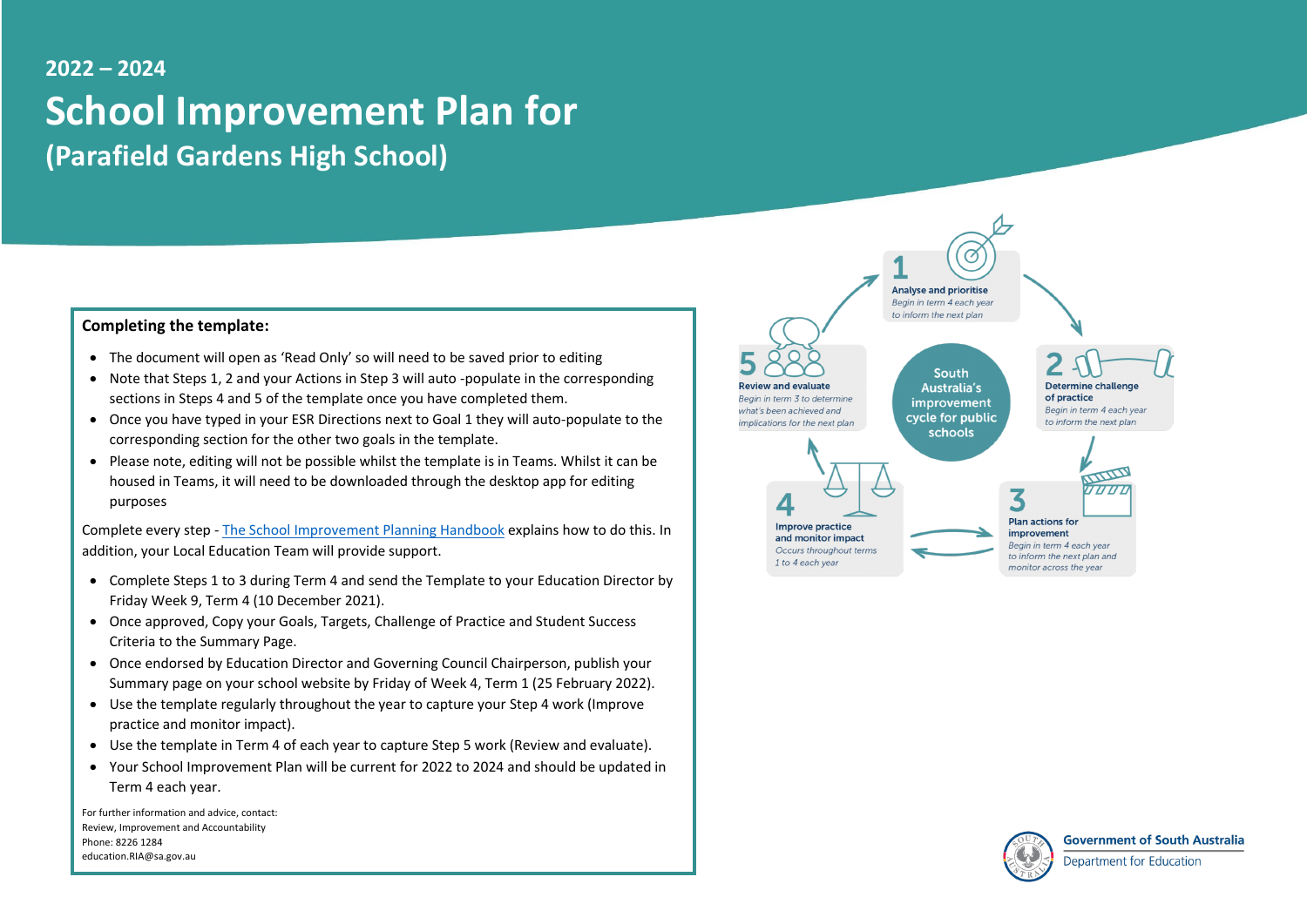| $\circledcirc$<br><b>STEP 1 Analyse and Prioritise</b>                                                                                                                                                                                                                                                                                                                                                                                                                                                                                                                                                                                                                                                                                       |                                           | <b>Site name: (Parafield Gardens High School)</b>                                                                                                                                                                                                                                                                                                                                                                                      |                                  |
|----------------------------------------------------------------------------------------------------------------------------------------------------------------------------------------------------------------------------------------------------------------------------------------------------------------------------------------------------------------------------------------------------------------------------------------------------------------------------------------------------------------------------------------------------------------------------------------------------------------------------------------------------------------------------------------------------------------------------------------------|-------------------------------------------|----------------------------------------------------------------------------------------------------------------------------------------------------------------------------------------------------------------------------------------------------------------------------------------------------------------------------------------------------------------------------------------------------------------------------------------|----------------------------------|
| Goal 1: Improve student achievement of SEA and high bands in reading                                                                                                                                                                                                                                                                                                                                                                                                                                                                                                                                                                                                                                                                         |                                           | <b>ESR Directions:</b><br>Direction 1: Evaluate and enhance the impact of<br>accurately informs the impact of teaching on stude<br>Direction 2: Meet the learning needs of all students<br>what data is indicating and to use this to design different<br>Direction 3: Ensure students access their curriculu<br>understanding of AC and SACE learning outcomes<br>and assessment.<br>Improve student achievement of SEA and high bane |                                  |
| <b>Target 2022:</b><br><b>Using PAT-R</b><br>Year 7: Increase SEA achievement by 17 students (8%) and<br>increase by 8 students $(4\%)$ , those in HBs. Total students =<br>201(PAT Just below SEA range = 115-117.9, Just below HB<br>range = $134-136.9$ )<br>Year 8: Increase SEA achievement by 17 students (8%) and<br>increase by 8 students $(4\%)$ , those in HBs. Total students =<br>213 (PAT Just below SEA range = 117-119.9, Just below HB<br>$range = 136 - 138.9$<br><b>Using NAPLAN</b><br>Year 7: 75% of students at SEA including 15% in high bands<br>Year 9: 75% of students at SEA including 15% in high bands<br><b>Using Achievement Data</b><br>Year 7-12: 50% A and B grades (AC/SACE) across all<br>learning areas | 2023:<br>Click or tap here to enter text. |                                                                                                                                                                                                                                                                                                                                                                                                                                        | 2024:<br>Click or tap here to en |

#### **STEP 2 Challenge of practice**

#### **Challenge of Practice:**

**If we improve our explicit teaching of Before, During, After reading strategies based on core texts, then we will improve student reading achievement of SEA and High Bands in reading.** 

**Student Success Criteria** (what students know, do, and understand): **Students will**

- **Be able to articulate their identified reading goal and engage in next steps learning (All students in Years 7 and 8 and students with a One Plan, 9-12)**
- **Decode, use, interact with, analyse and evaluate texts (print, image, sound, animated movements, film and symbolic representations), to build meaning.**
- **Understand and explain how language features, images and vocab are used to explain different ideas/issues in texts**
- **Provide evidence of analysis and evaluation in familiar and unfamiliar contexts**
- **Use Tier 3 language relevant to learning area in written and oral language**
- **Use Before, During, and After reading strategies, demonstrating transference of skills in all learning areas**

improvement strategies using criteria that nt learning.

by building staff's capacity to understand erentiated teaching.

Jm entitlements by deepening teachers' and the implications for planning teaching

ds in reading

ter text.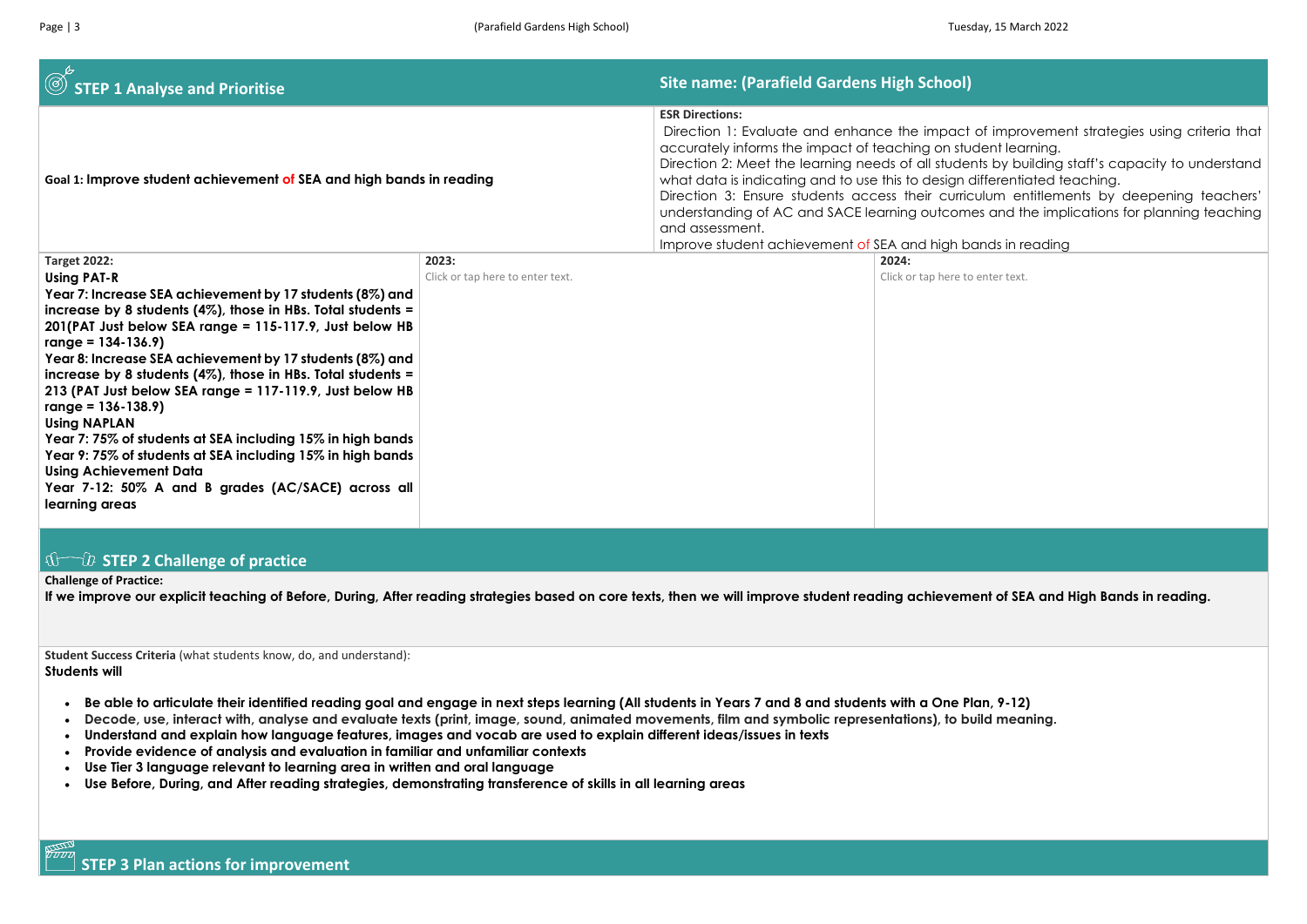| <b>Actions</b>                                                                                                                                                                                                                             | <b>Timeline</b>                                                                                                                                                       | <b>Roles &amp; Responsibilities</b>                                                                                                                                                                                                                                                                                                                                                                                                                                                                                                                                                                                                                                                                                                                                                                                                                                                                                                                                                                                                                                                                                                                                                                                                                                                                                                                                                                                                                                                                                                                                                                                                                                                                                                                                                                                                                                                                                                                                                                                                                                                                                   | <b>Resources</b>                                                                                                                                                                                                                                                                                          |
|--------------------------------------------------------------------------------------------------------------------------------------------------------------------------------------------------------------------------------------------|-----------------------------------------------------------------------------------------------------------------------------------------------------------------------|-----------------------------------------------------------------------------------------------------------------------------------------------------------------------------------------------------------------------------------------------------------------------------------------------------------------------------------------------------------------------------------------------------------------------------------------------------------------------------------------------------------------------------------------------------------------------------------------------------------------------------------------------------------------------------------------------------------------------------------------------------------------------------------------------------------------------------------------------------------------------------------------------------------------------------------------------------------------------------------------------------------------------------------------------------------------------------------------------------------------------------------------------------------------------------------------------------------------------------------------------------------------------------------------------------------------------------------------------------------------------------------------------------------------------------------------------------------------------------------------------------------------------------------------------------------------------------------------------------------------------------------------------------------------------------------------------------------------------------------------------------------------------------------------------------------------------------------------------------------------------------------------------------------------------------------------------------------------------------------------------------------------------------------------------------------------------------------------------------------------------|-----------------------------------------------------------------------------------------------------------------------------------------------------------------------------------------------------------------------------------------------------------------------------------------------------------|
| Each teacher will explicitly and consistently teach reading<br>using high impact teaching strategies as outlined in the PGHS<br>MS Pedagogy Agreement (including the use of differentiation<br>to 'stretch' high band learners)            | Throughout the year<br><b>Improvement Sprints</b><br>SFD in Week 3 and review<br>in Week 8 each term<br>Whole staff professional<br>learning and meeting<br>rotations | Students will:<br>Use the Positive Behaviours for Learning Framework to contribute to a<br>positive learning culture<br>Use the learning intentions and success criteria in each lesson to review<br>their progress against their reading goal<br>Use feedback provided to continuously improve their learning<br>Note – this is repeated in every section to emphasise importance of student<br>agency and need to develop learning culture<br>Teachers will ensure that each lesson includes:<br>• Warm Up task - Activating prior knowledge<br>• Brain breaks - to support transition between activities and/or as determined<br>by the teacher<br>• Learning Intentions/Success Criteria/Goal setting<br>• I Do - Explicit Instruction<br>• We Do - Modelling of worked example<br>● You do together - Peer Collaboration<br>• You do independently - Individual practice<br>• Checking for understanding/Formative Assessment/Feedback<br>Teachers will:<br>Regularly review their students' progress data using formative<br>assessment to inform teaching, and plan for quality differentiated teaching<br>Engage with all scheduled planning sessions with their team supported<br>by leadership. This includes Week 0 and SFDs in addition to learning area<br>meetings and planning sessions.<br>Act on feedback and growth coaching conversations provided by line<br>managers<br>Leaders will:<br>Engage in class classroom walk throughs and learning conversations<br>with students to promote the development of a Learning Culture<br>Engage in coaching conversations with staff in relation to walk throughs<br>$\bullet$<br>and student learning Incorporate professional learning into faculty meetings<br>Regularly review student data trends to inform future action<br>P, DP and B2 Literacy Leader will:<br>Work with Chris Guy: Literacy Coach, to support teachers in the<br>implementation of the MS Pedagogy Agreement<br>Support release time for PL<br>Design whole school PL with a focus on SIP goals<br>Design a Whole School Literacy agreement that supports the SIP<br>$\bullet$ | <b>PGHS MS Pedago</b><br><b>Explicit Direct Instr</b><br>John Hollingswort<br>• Chris Guy - Litera<br>AC Literacy Progr<br><b>AC Literacy Capa</b><br>Literacy Guidebo<br>Big 6 of Reading<br><b>Best Advice Pape</b><br><b>Best Advice Pape</b><br>comprehension<br>Plink Course - Literacy gr<br>action |
| Each teacher will embed BDA reading strategies in each of<br>their classes (at least once per term) including:<br>• Teaching Tier 2&3 vocabulary specific to unit<br>Monitoring and tracking progress and using data to inform<br>planning | Weekly Learning Area<br>meetings<br>Improvement Sprint<br>$Cycles - 1 per term$<br>Learning                                                                           | Students will:<br>• Use the Positive Behaviours for Learning Framework to contribute to<br>a positive learning culture<br>use the learning intentions and success criteria in each lesson to<br>review their progress against their reading goal<br>use feedback provided to continuously improve their learning                                                                                                                                                                                                                                                                                                                                                                                                                                                                                                                                                                                                                                                                                                                                                                                                                                                                                                                                                                                                                                                                                                                                                                                                                                                                                                                                                                                                                                                                                                                                                                                                                                                                                                                                                                                                      | MS Common Task<br>Transforming tasks<br><b>Moderation Matte</b>                                                                                                                                                                                                                                           |

|                                | <b>Resources</b>                                                                                                                                                                                                                                                                                                                                                                               |
|--------------------------------|------------------------------------------------------------------------------------------------------------------------------------------------------------------------------------------------------------------------------------------------------------------------------------------------------------------------------------------------------------------------------------------------|
| to a<br>view                   |                                                                                                                                                                                                                                                                                                                                                                                                |
| ٦t                             |                                                                                                                                                                                                                                                                                                                                                                                                |
| ined                           |                                                                                                                                                                                                                                                                                                                                                                                                |
| rted<br>٦e<br>າຣ<br>ughs<br>gs | PGHS MS Pedagogy Agreement<br><b>Explicit Direct Instruction by</b><br>John Hollingsworth<br>Chris Guy - Literacy Coach<br><b>AC Literacy Progression</b><br><b>AC Literacy Capability</b><br>Literacy Guidebooks<br>Big 6 of Reading<br>$\bullet$<br><b>Best Advice Paper - vocabulary</b><br><b>Best Advice Paper-</b><br>comprehension<br>Plink Course - Literacy guidebooks into<br>action |
| ute to<br>to                   | MS Common Task template<br>Transforming tasks resources<br><b>Moderation Matters</b>                                                                                                                                                                                                                                                                                                           |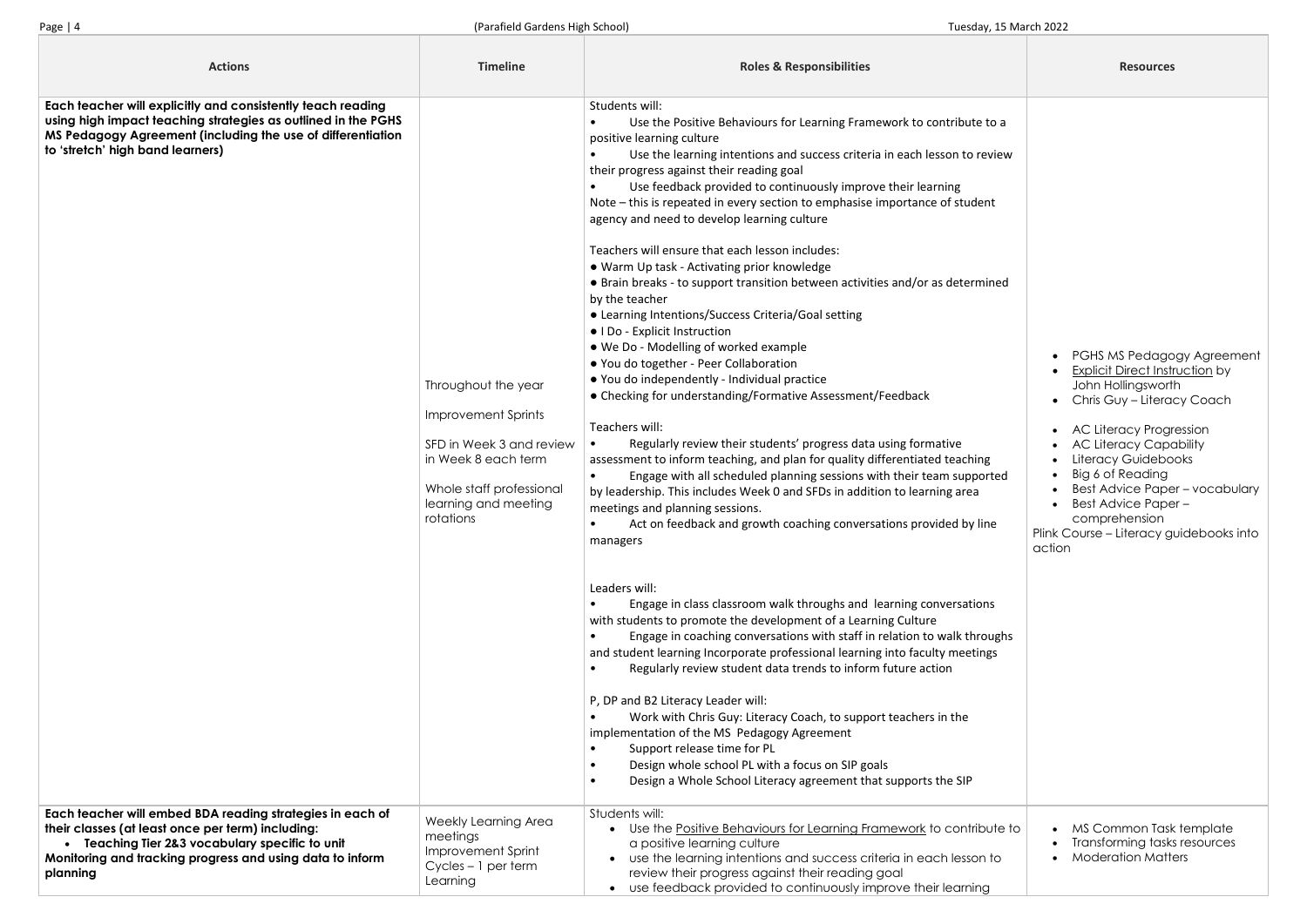| ۰0۰<br>٦ |  |
|----------|--|
|          |  |

| for<br>ł                  |                                                                                                                              |
|---------------------------|------------------------------------------------------------------------------------------------------------------------------|
| jist,                     |                                                                                                                              |
|                           |                                                                                                                              |
| ١                         |                                                                                                                              |
| ute to<br>as              |                                                                                                                              |
| <b>MART</b>               | Improvement Sprint templates<br>Literacy Progressions<br><b>PGHS Operational documents</b><br>explaining Improvement Sprints |
| )<br>yd Ic<br>port<br>ing |                                                                                                                              |
|                           | Click or tap here to enter text.                                                                                             |
|                           | Click or tap here to enter text.                                                                                             |
|                           | Click or tap here to enter text.                                                                                             |
|                           |                                                                                                                              |

|                                                                                                                                                                                                                                                          | Learning planning<br>sessions                                                                                                                                                                                                                                                                                                   | Teachers will<br>Record BDA activity on BDA record and store in google folder for<br>sharing<br>Determine appropriate core texts aligned to units of work and<br>learning area genres and record on text summary<br>Record evidence of students meeting success criteria<br>Teacher work will be supported by Literacy coach, speech pathologist,<br>LA leader, line manager or senior leadership as required<br>Senior Leadership team will<br>Plan SFDs that support SIP actions<br>Structure Improvement Sprint scaffold and timelines to enable<br>improvement process<br>Provide access to appropriate data to inform planning<br>Support continuous professional improvement through growth<br>coaching conversations                                 |                                                                                                                            |
|----------------------------------------------------------------------------------------------------------------------------------------------------------------------------------------------------------------------------------------------------------|---------------------------------------------------------------------------------------------------------------------------------------------------------------------------------------------------------------------------------------------------------------------------------------------------------------------------------|-------------------------------------------------------------------------------------------------------------------------------------------------------------------------------------------------------------------------------------------------------------------------------------------------------------------------------------------------------------------------------------------------------------------------------------------------------------------------------------------------------------------------------------------------------------------------------------------------------------------------------------------------------------------------------------------------------------------------------------------------------------|----------------------------------------------------------------------------------------------------------------------------|
| Each English teacher will work with all students requiring a One<br>Plan to set a reading goal that will be reviewed each term<br>Each Year 7 and 8 English teacher will work with each student<br>to set a reading goal that will be reviewed each term | All students with a One<br>Plan will have a SMART<br>Reading goal by the end<br>of Week 5 Term 1<br>All mainstream students in<br>Years 7 and 8 will have a<br>SMART Reading goal by<br>the end of Week 5 Term 2<br>Each goal will be<br>reviewed and updated<br>by the end of week 10<br>each term, ready for the<br>next term | Students will:<br>• Use the Positive Behaviours for Learning Framework to contribute to<br>a positive learning culture<br>• use feedback provided to continuously improve their learning as<br>measured by the goal set<br>Teachers will<br>• Use Literacy Progressions to support each student to write a SMART<br>reading goal<br>• Use Improvement Sprints to measure student success<br>Senior Leadership will<br>Support this initiative by providing professional learning on SFD<br>week 3 Term 1<br>• Support teachers to work 1:1 with students to develop the goal by<br>having a second teacher in the room (Flexible Additional Support<br>Teacher: FAST)<br>• Give release time to teachers to write goals for students requiring<br>One Plans | <b>Improvement Sprint t</b><br><b>Literacy Progressions</b><br><b>PGHS Operational docume</b><br>explaining Improvement Sp |
| Click or tap here to enter text.                                                                                                                                                                                                                         | Click or tap here to enter<br>text.                                                                                                                                                                                                                                                                                             | Click or tap here to enter text.                                                                                                                                                                                                                                                                                                                                                                                                                                                                                                                                                                                                                                                                                                                            | Click or tap here to enter text.                                                                                           |
| Click or tap here to enter text.                                                                                                                                                                                                                         | Click or tap here to enter<br>text.                                                                                                                                                                                                                                                                                             | Click or tap here to enter text.                                                                                                                                                                                                                                                                                                                                                                                                                                                                                                                                                                                                                                                                                                                            | Click or tap here to enter text.                                                                                           |
| Click or tap here to enter text.                                                                                                                                                                                                                         | Click or tap here to enter<br>text.                                                                                                                                                                                                                                                                                             | Click or tap here to enter text.                                                                                                                                                                                                                                                                                                                                                                                                                                                                                                                                                                                                                                                                                                                            | Click or tap here to enter text.                                                                                           |

**Goal 1: Improve student achievement of SEA and high bands in reading**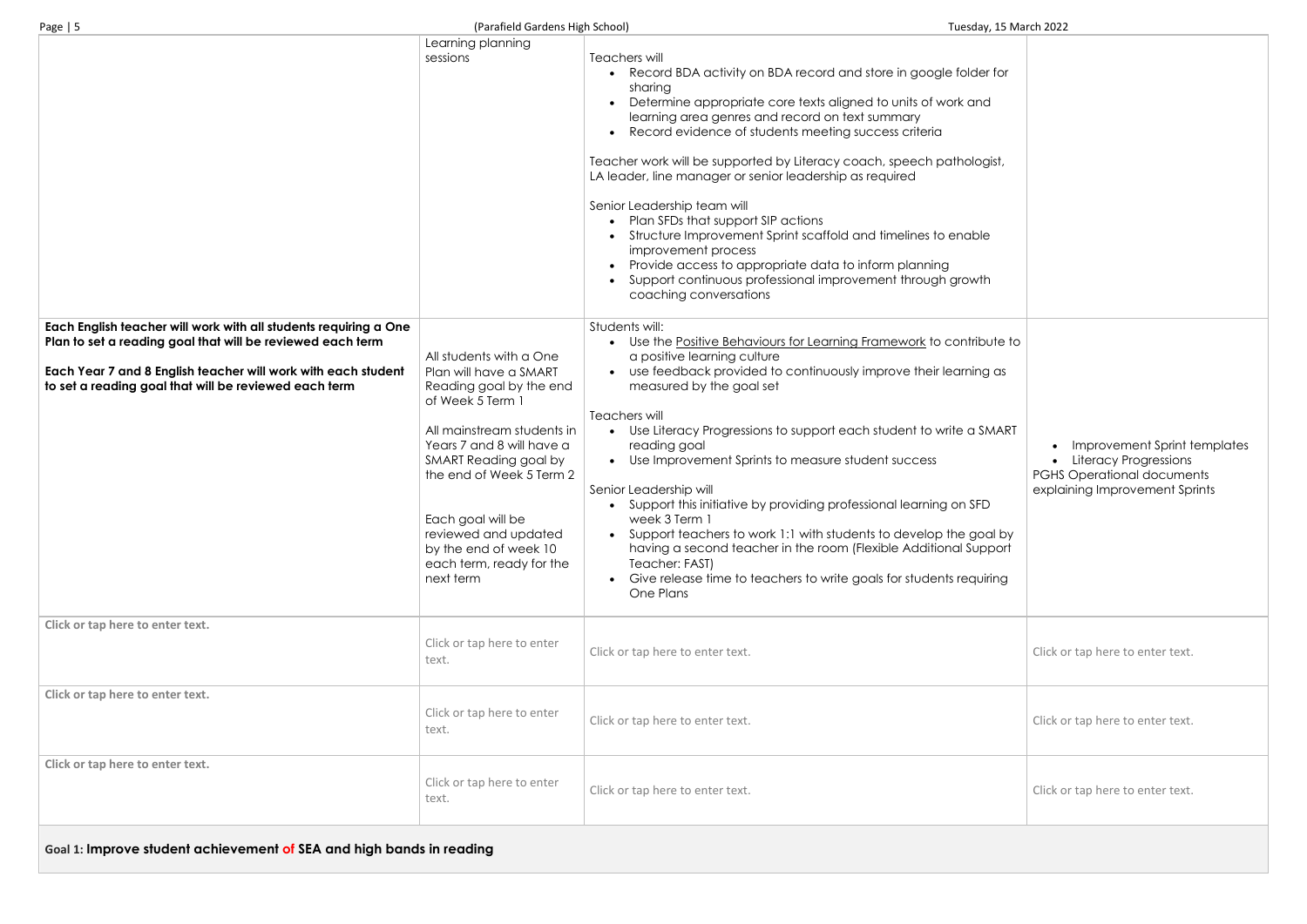**ATA STEP 4 Improve practice and monitor impact** - Are we doing what we said we would do? Are we improving student learning? How effective have our actions been?

**What are our next steps? Potential adjustments?**

ere to enter text.

| <b>Student Success Criteria</b>                                                                                                                                                                                                                                                                                                                                                                                                                                                                                                                                                                                                                                                                                                                                                    | Yes<br>Needs attention/work in progress<br>Not on track          | <b>Evidence</b><br>Are we improving student learning?<br>How are we tracking against our student success<br>criteria?                                |                 |
|------------------------------------------------------------------------------------------------------------------------------------------------------------------------------------------------------------------------------------------------------------------------------------------------------------------------------------------------------------------------------------------------------------------------------------------------------------------------------------------------------------------------------------------------------------------------------------------------------------------------------------------------------------------------------------------------------------------------------------------------------------------------------------|------------------------------------------------------------------|------------------------------------------------------------------------------------------------------------------------------------------------------|-----------------|
| <b>Students will</b><br>Be able to articulate their identified reading goal<br>and engage in next steps learning (All students in<br>Years 7 and 8 and students with a One Plan, 9-12)<br>Decode, use, interact with, analyse and evaluate<br>texts (print, image, sound, animated movements,<br>film and symbolic representations), to build<br>meaning.<br>Understand and explain how language features,<br>images and vocab are used to explain different<br>ideas/issues in texts<br>Provide evidence of analysis and evaluation in<br>familiar and unfamiliar contexts<br>Use Tier 3 language relevant to learning area in<br>written and oral language<br>Use Before, During, and After reading strategies,<br>demonstrating transference of skills in all learning<br>areas | Click or tap here to enter<br>text.                              | Click or tap here to enter text.                                                                                                                     | Click or tap he |
| <b>Actions</b>                                                                                                                                                                                                                                                                                                                                                                                                                                                                                                                                                                                                                                                                                                                                                                     | 90% embedded<br>Needs attention/work in progress<br>Not on track | <b>Evidence</b><br>Are we doing what we said we would do?<br>Are we improving student learning?<br>How do we know which actions have been effective? |                 |
| Each teacher will explicitly and consistently teach reading<br>using high impact teaching strategies as outlined in the PGHS<br>MS Pedagogy Agreement (including the use of differentiation<br>to 'stretch' high band learners)                                                                                                                                                                                                                                                                                                                                                                                                                                                                                                                                                    | Click or tap here to enter<br>text.                              | Click or tap here to enter text.                                                                                                                     | Click or tap he |
| Each teacher will embed BDA reading strategies in each of<br>their classes (at least once per term) including:<br>• Teaching Tier 2&3 vocabulary specific to unit<br>Monitoring and tracking progress and using data to inform<br>planning                                                                                                                                                                                                                                                                                                                                                                                                                                                                                                                                         | Click or tap here to enter<br>text.                              | Click or tap here to enter text.                                                                                                                     | Click or tap he |
| Each English teacher will work with all students requiring a One<br>Plan to set a reading goal that will be reviewed each term<br>Each Year 7 and 8 English teacher will work with each student<br>to set a reading goal that will be reviewed each term                                                                                                                                                                                                                                                                                                                                                                                                                                                                                                                           | Click or tap here to enter<br>text.                              | Click or tap here to enter text.                                                                                                                     | Click or tap he |

#### **What are our next steps? Potential adjustments?**

ere to enter text.

ere to enter text.

ere to enter text.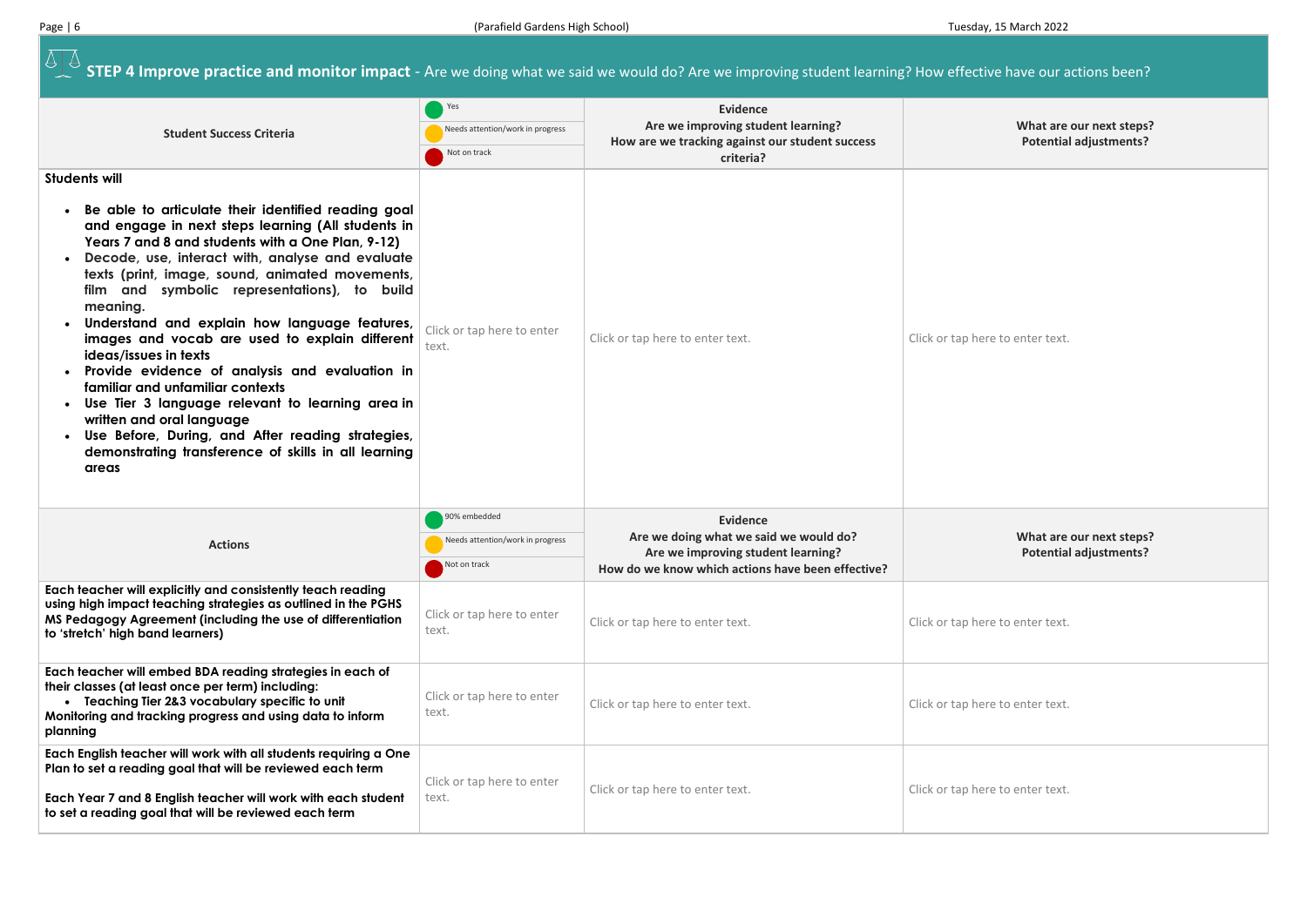| Page $ 7$                        | (Parafield Gardens High School)     |                                  | Tuesday, 15 March 2022           |  |
|----------------------------------|-------------------------------------|----------------------------------|----------------------------------|--|
| Click or tap here to enter text. | Click or tap here to enter<br>text. | Click or tap here to enter text. | Click or tap here to enter text. |  |
| Click or tap here to enter text. | Click or tap here to enter<br>text. | Click or tap here to enter text. | Click or tap here to enter text  |  |
| Click or tap here to enter text. | Click or tap here to enter<br>text. | Click or tap here to enter text. | Click or tap here to enter text  |  |

## **Goal 1: Improve student achievement of SEA and high bands in reading**

|                                                                                                                                                                                                                                                                                                                                                                                                                                                       | 888 STEP 5 Review and Evaluate - Have we achieved our improvement goals and targets? What have we learned and what are our next steps? |
|-------------------------------------------------------------------------------------------------------------------------------------------------------------------------------------------------------------------------------------------------------------------------------------------------------------------------------------------------------------------------------------------------------------------------------------------------------|----------------------------------------------------------------------------------------------------------------------------------------|
| Targets 2022:<br><b>Using PAT-R</b><br>Year 7: Increase SEA achievement by 17 students (8%) and<br>increase by 8 students (4%), those in HBs. Total students =<br>201(PAT Just below SEA range = 115-117.9, Just below HB range<br>$= 134 - 136.9$<br>Year 8: Increase SEA achievement by 17 students (8%) and<br>increase by 8 students $(4\%)$ , those in HBs. Total students = 213<br>(PAT Just below SEA range = 117-119.9, Just below HB range = | <b>Results towards targets:</b><br>Click or tap here to enter text.                                                                    |
| $136 - 138.9$<br><b>Using NAPLAN</b><br>Year 7: 75% of students at SEA including 15% in high bands<br>Year 9: 75% of students at SEA including 15% in high bands<br><b>Using Achievement Data</b><br>Year 7-12: 50% A and B grades (AC/SACE) across all learning<br>areas                                                                                                                                                                             |                                                                                                                                        |
| <b>Challenge of Practice:</b><br>If we improve our explicit teaching of Before, During, After<br>reading strategies based on core texts, then we will improve<br>student reading achievement of SEA and High Bands in<br>reading.                                                                                                                                                                                                                     | Evidence - has this made an impact?<br>Click or tap here to enter text.                                                                |

ere to enter text.

ere to enter text.

ere to enter text.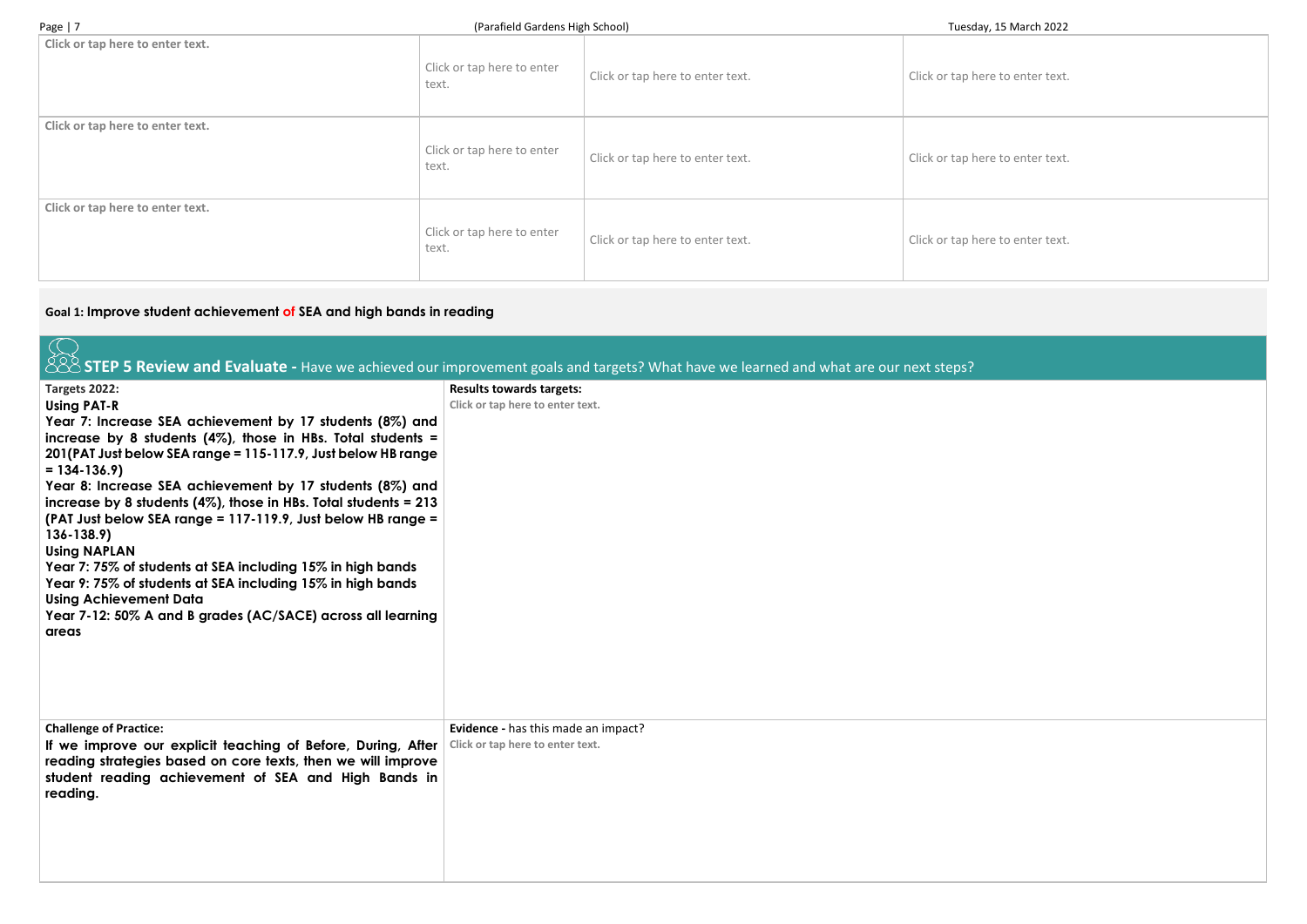| Page $ 8$                                                                                                                                                                                                                                                                                                                                                                                                                                                                                                                                                                 | (Parafield Gardens High School)                                                                                                                                                                                                                                                                                                             | Tuesday, 15 March 2022 |
|---------------------------------------------------------------------------------------------------------------------------------------------------------------------------------------------------------------------------------------------------------------------------------------------------------------------------------------------------------------------------------------------------------------------------------------------------------------------------------------------------------------------------------------------------------------------------|---------------------------------------------------------------------------------------------------------------------------------------------------------------------------------------------------------------------------------------------------------------------------------------------------------------------------------------------|------------------------|
| <b>Success Criteria:</b><br><b>Students will</b><br>Be able to articulate their identified reading goal and<br>engage in next steps learning (All students in Years 7<br>and 8 and students with a One Plan, 9-12)<br>Decode, use, interact with, analyse and evaluate texts<br>(print, image, sound, animated movements, film and<br>symbolic representations), to build meaning.<br>Understand and explain how language features,<br>images and vocab are used to explain different<br>ideas/issues in texts<br>Provide evidence of analysis and evaluation in familiar | Evidence - did we improve student learning? how do we know?<br>Click or tap here to enter text.                                                                                                                                                                                                                                             |                        |
| and unfamiliar contexts<br>Use Tier 3 language relevant to learning area in written<br>and oral language<br>Use Before, During, and After reading strategies,<br>demonstrating transference of skills in all learning areas                                                                                                                                                                                                                                                                                                                                               | Reflection on Actions - did we do what we said we would do? how effective were our teacher/leader actions? why? which actions had the biggest impact? why? which didn't? why? where dic<br>we? why? what happened in which classrooms? which data sets and what evidence was most useful in tracking progress? what's needed for next year? |                        |
| Click or tap here to enter text.                                                                                                                                                                                                                                                                                                                                                                                                                                                                                                                                          |                                                                                                                                                                                                                                                                                                                                             |                        |

Reflection on our improvement planning and implementation – how effectively are improvement planning processes resulting in informed change? How do we know? how effectively have staff students and families been involved in improvement planning? how do we know? to what extent is our plan enacted collaboratively and coherently across the school? what do we need to do to improve this? what have we learned and what are our next steps?

**Click or tap here to enter text.**

hy? where did we get the lift? why? where didn't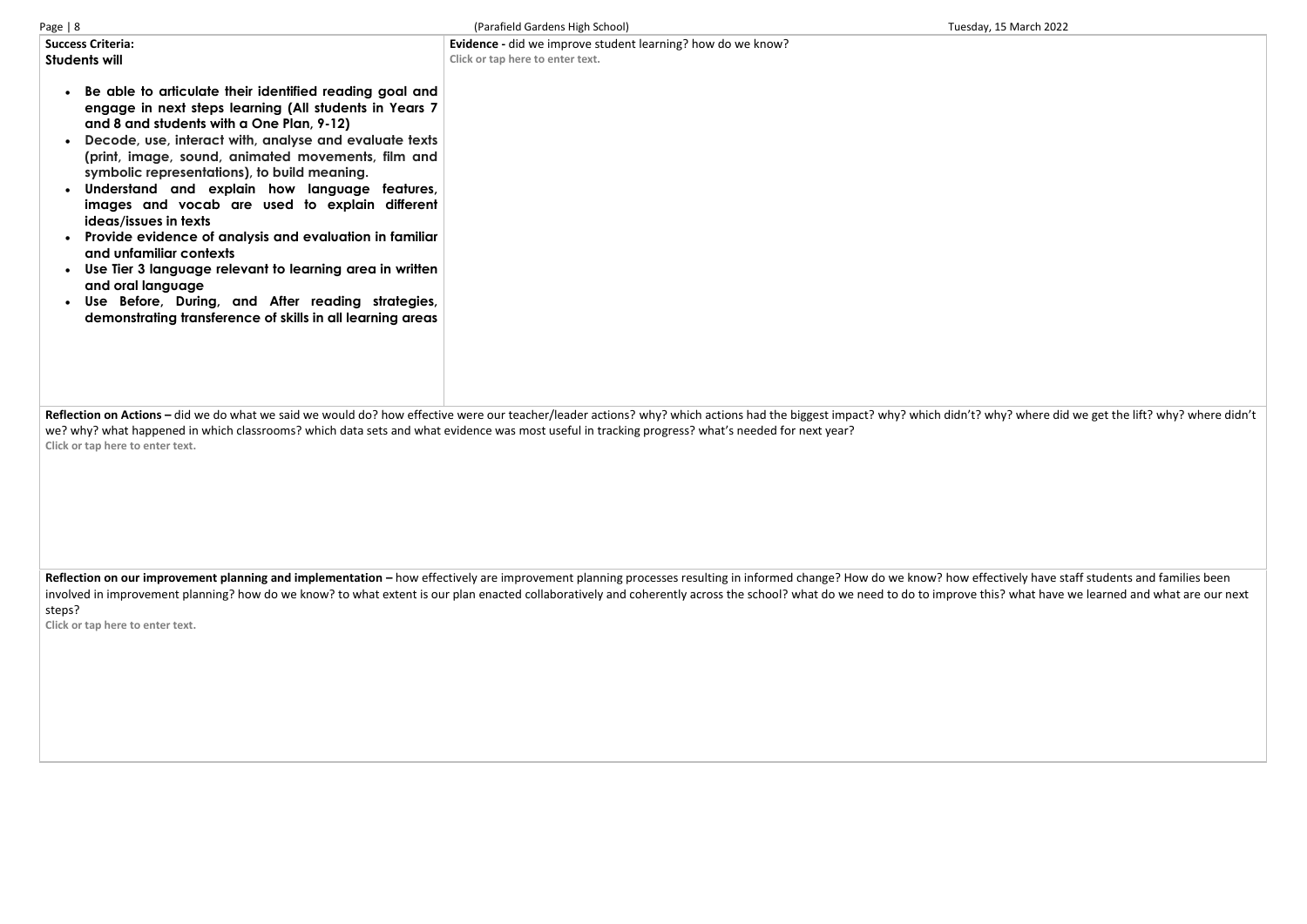| Goal 2: Increase student achievement of SEA and High Bands in Mathematics                                                                                                                                                                                                                                                                                                                                                                                                                                                                                                                                                                                                                                                                                                                                                                                                                                                                                                                       |                                           | <b>ESR Directions:</b><br>Direction 1: Evaluate and enhance the impact of i<br>accurately informs the impact of teaching on studer<br>Direction 2: Meet the learning needs of all students b<br>what data is indicating and to use this to design diffe<br>Direction 3: Ensure students access their curriculur<br>understanding of AC and SACE learning outcomes c<br>and assessment. |                                    |
|-------------------------------------------------------------------------------------------------------------------------------------------------------------------------------------------------------------------------------------------------------------------------------------------------------------------------------------------------------------------------------------------------------------------------------------------------------------------------------------------------------------------------------------------------------------------------------------------------------------------------------------------------------------------------------------------------------------------------------------------------------------------------------------------------------------------------------------------------------------------------------------------------------------------------------------------------------------------------------------------------|-------------------------------------------|----------------------------------------------------------------------------------------------------------------------------------------------------------------------------------------------------------------------------------------------------------------------------------------------------------------------------------------------------------------------------------------|------------------------------------|
| <b>Target 2022:</b><br><b>Using PAT-R</b><br>Year 7: Increase SEA achievement by 21 students (10%)<br>and increase by 6 students (3%), those in HBs Total students<br>= 201(PAT Just below SEA range = 117-119.9, Just below HB<br>$range = 136 - 138.9$<br>Year 8: Increase SEA achievement by 22 students (10%)<br>and increase by 7 students (3%), those in HBs. Total<br>students = $213$ (PAT Just below SEA range = $118-120.9$ , Just<br>below HB range = $137-139.9$ )<br><b>Using NAPLAN</b><br>Year 7: 75% of students at SEA including 15% in high grade<br>bands<br>Year 9: 75% of students at SEA including 15% in high grade<br>bands<br><b>Using Achievement Data</b><br>Year 7-12: 50% A and B grades (AC/SACE) across all<br>learning areas<br><b>Challenge of Practice</b><br>If Maths Teachers explicitly teach Mathematics using the<br>conceptual development of number sense, then we will<br>increase student achievement of SEA and High Bands in<br><b>Mathematics</b> | 2023:<br>Click or tap here to enter text. | Improve student achievement of SEA and high band                                                                                                                                                                                                                                                                                                                                       | 2024:<br>Click or tap here to ente |

### **10 The STEP 2 Challenge of practice**

**Challenge of Practice:**

**If Maths Teachers explicitly teach Mathematics using the conceptual development of number sense, then we will increase student achievement of SEA and High Bands in Mathematics** 

**Student Success Criteria** (what students know, do, and understand):

**Students will:** 

- **Demonstrate an understanding of Number Sense and Place Value in their learning**
- **Confidentially choose, use, and transfer appropriate mathematical processes in different contexts**
- **Explain, reason and share their ideas using commonly understood mathematically specific vocabulary**
- **Provide evidence of learning that reflects year level standard and A/B grades**

improvement strategies using criteria that at learning.

by building staff's capacity to understand erentiated teaching.

Im entitlements by deepening teachers' and the implications for planning teaching

ds in reading

er text.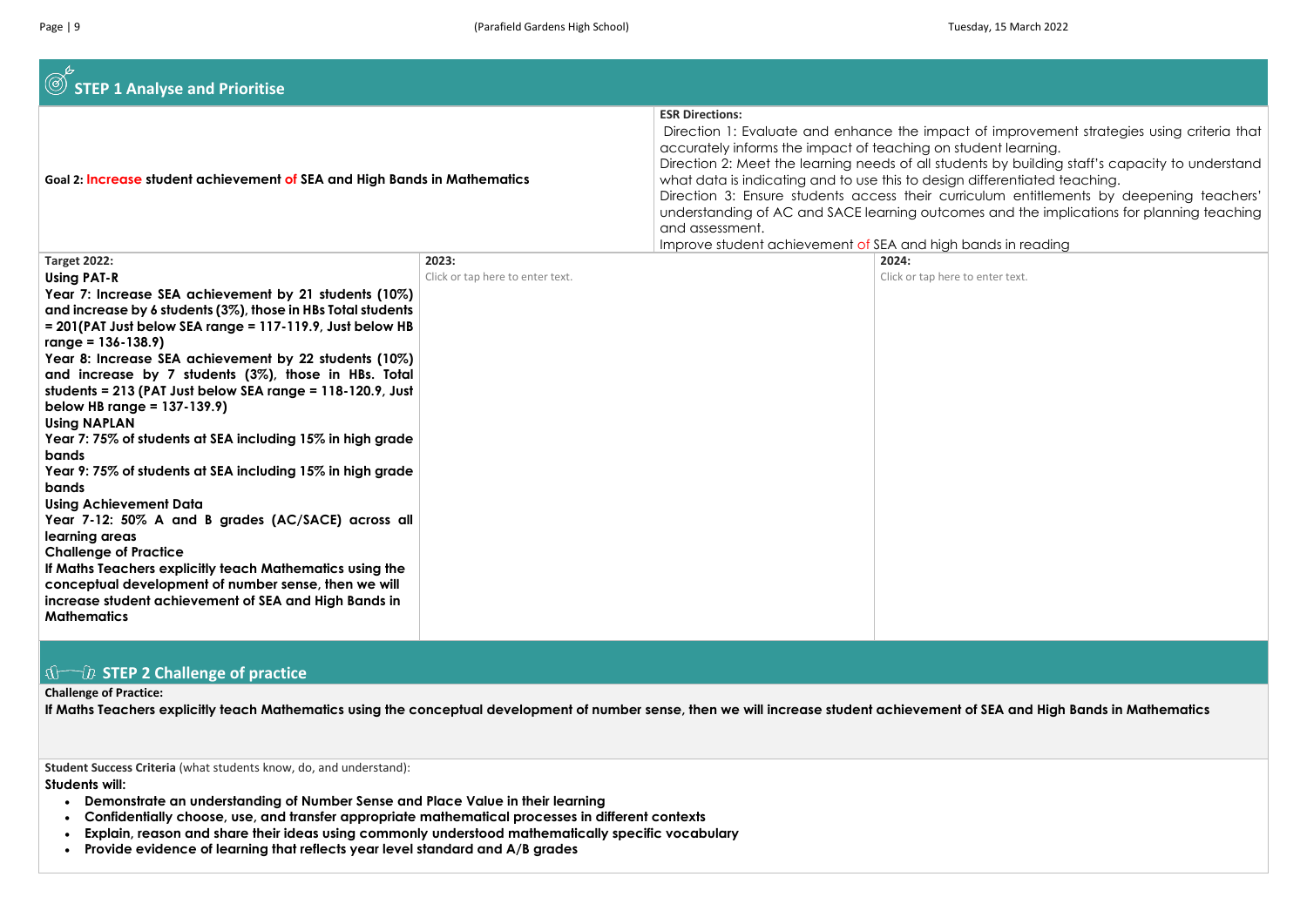# **STEP 3 Plan actions for improvement**

| <b>Actions</b>                                                                                                                                         | <b>Timeline</b>                                                                                                                                                                                                                                                                                                                                                                                 | <b>Roles &amp; Responsibilities</b>                                                                                                                                                                                                                                                                                                                                                                                                                                                                                                                                                                                                                                                                                                                                                                                                                                                                                                                                                                                                                                                                                                                                                                                                                                                                                                                                                                                                                                                                                                                                                                                                                                                                                                                                                                                                                                                                                                                                                                                                            | <b>Resources</b>                                                                                                                                                                                       |
|--------------------------------------------------------------------------------------------------------------------------------------------------------|-------------------------------------------------------------------------------------------------------------------------------------------------------------------------------------------------------------------------------------------------------------------------------------------------------------------------------------------------------------------------------------------------|------------------------------------------------------------------------------------------------------------------------------------------------------------------------------------------------------------------------------------------------------------------------------------------------------------------------------------------------------------------------------------------------------------------------------------------------------------------------------------------------------------------------------------------------------------------------------------------------------------------------------------------------------------------------------------------------------------------------------------------------------------------------------------------------------------------------------------------------------------------------------------------------------------------------------------------------------------------------------------------------------------------------------------------------------------------------------------------------------------------------------------------------------------------------------------------------------------------------------------------------------------------------------------------------------------------------------------------------------------------------------------------------------------------------------------------------------------------------------------------------------------------------------------------------------------------------------------------------------------------------------------------------------------------------------------------------------------------------------------------------------------------------------------------------------------------------------------------------------------------------------------------------------------------------------------------------------------------------------------------------------------------------------------------------|--------------------------------------------------------------------------------------------------------------------------------------------------------------------------------------------------------|
| Each Maths teacher will explicitly teach number sense using<br>high impact teaching strategies as outlined in the PGHS MS<br><b>Pedagogy Agreement</b> | Throughout the year<br><b>Improvement Sprints</b><br>SFD in Week 3 and review<br>in Week 8 each term<br>Whole staff professional<br>learning and meeting<br>rotations<br>Big Ideas in Number PL-<br>Term 4 2021 and Term 1<br>2022<br>Scaffolding in the Middle<br>Years Training Term 1,<br>2022<br>Maths Learning Area<br>planning sessions<br>Improvement Sprint Cycle<br>Week 3-8 each term | Students will:<br>• Use the Positive Behaviours for Learning Framework to contribute to<br>a positive learning culture<br>• use the learning intentions and success criteria in each lesson to<br>review their progress against their numeracy goal<br>• use feedback provided to continuously improve their learning<br>Note – this is repeated in every section to emphasise importance of<br>student agency and need to develop learning culture<br>Teachers will ensure that each lesson includes:<br>. Warm Up task - Activating prior knowledge<br>• Brain breaks - to support transition between activities and/or as<br>determined by the teacher<br>• Learning Intentions/Success Criteria/Goal setting<br>• I Do - Explicit Instruction<br>. We Do - Modelling of worked example<br>• You do together - Peer Collaboration<br>• You do independently - Individual practice<br>• Checking for understanding/Formative Assessment/Feedback<br>Teachers will:<br>Regularly review their students' progress data using formative<br>assessment to inform teaching, and plan for quality differentiated<br>teaching<br>Engage with all scheduled planning sessions with their team<br>supported by leadership. This includes Week 0 and SFDs in addition<br>to learning area meetings and planning sessions.<br>Plan in learning area and year level teams supported by relevant<br>leaders<br>• Act on feedback and growth coaching conversations provided<br>by line managers<br>The DP and Maths Learning Area Coordinator will:<br>• Support teachers in the implementation of the MS Pedagogy<br>Agreement<br>• Support release time for PL<br>Design faculty PL with a focus on SIP goals<br>Leaders will:<br>Engage in class classroom walk throughs and engage in learning<br>conversations with students to promote the development of a<br>Learning Culture<br>Engage in coaching conversations with staff in relation to walk<br>throughs and student learning<br>regularly review student data trends to inform future action | PGHS MS Pedago<br><b>Explicit Direct Instr</b><br>John Hollingswort<br>Big Ideas in Numb<br>and resources<br>• AC Numeracy Pro<br>• DfE Scope & Sequ<br>and Units of Work<br>Scaffolding in the Middle |

|                              | <b>Resources</b>                                                                                                                                                                                                                                                    |
|------------------------------|---------------------------------------------------------------------------------------------------------------------------------------------------------------------------------------------------------------------------------------------------------------------|
| ∪te to<br>$\mathsf{to}$<br>J |                                                                                                                                                                                                                                                                     |
| ated<br>dition<br>ant/<br>ed | PGHS MS Pedagogy Agreement<br><b>Explicit Direct Instruction by</b><br>John Hollingsworth<br>Big Ideas in Number Framework<br>and resources<br><b>AC Numeracy Progression</b><br>DfE Scope & Sequence Maths<br>and Units of Work<br>Scaffolding in the Middle Years |
| ing<br>J<br>k                |                                                                                                                                                                                                                                                                     |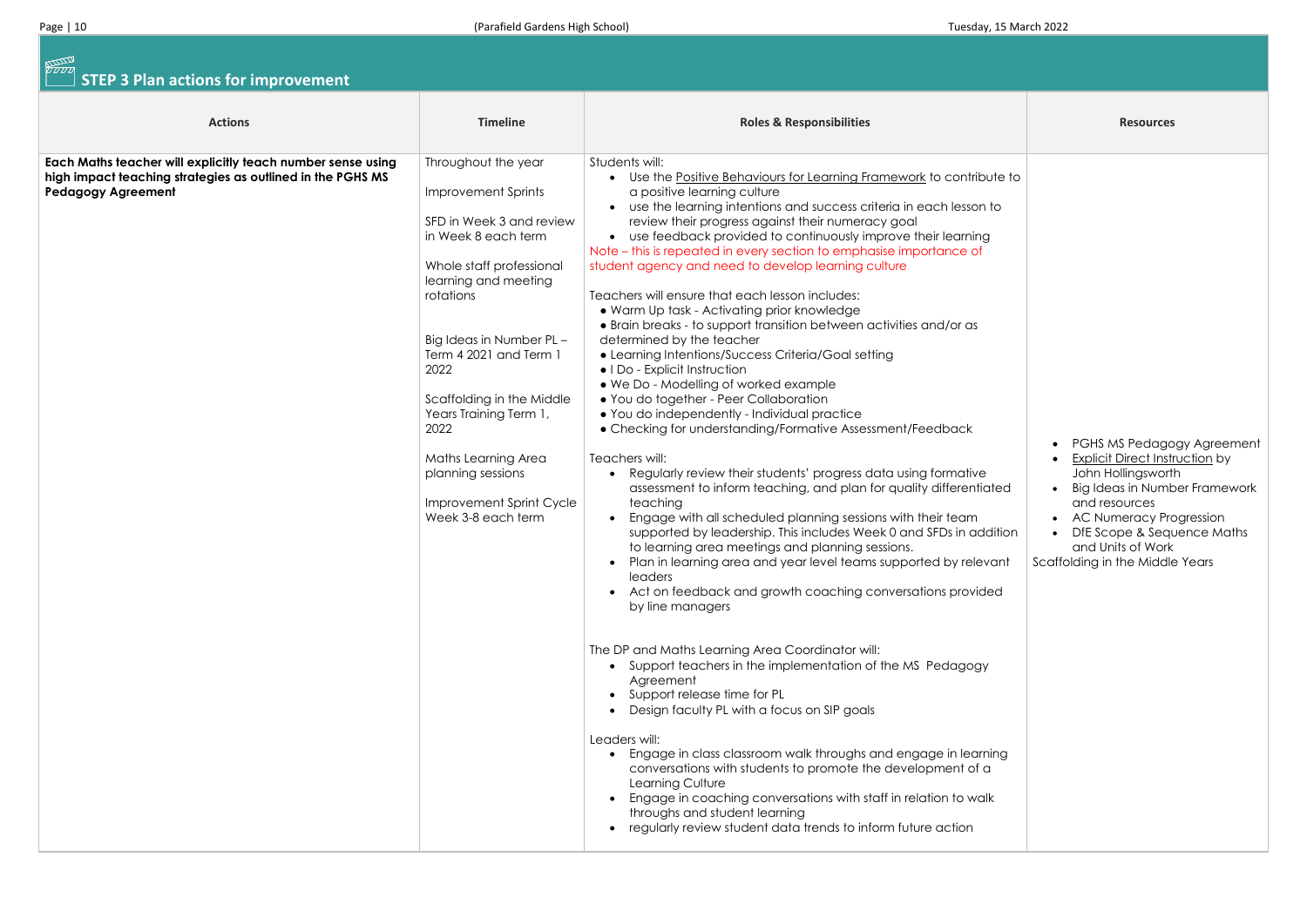| Page   $11$                                                                                                                                                                                                                                                                                             | (Parafield Gardens High School)                                                                                                                                                                                    |                                                                                                                                                                                                                                                                                                                                                                                                                                                                                                                                                                                                                                                                                                                                                                                                                                                                                                                                                                                                                                                                                                                      | Tuesday, 15 March 2022     |
|---------------------------------------------------------------------------------------------------------------------------------------------------------------------------------------------------------------------------------------------------------------------------------------------------------|--------------------------------------------------------------------------------------------------------------------------------------------------------------------------------------------------------------------|----------------------------------------------------------------------------------------------------------------------------------------------------------------------------------------------------------------------------------------------------------------------------------------------------------------------------------------------------------------------------------------------------------------------------------------------------------------------------------------------------------------------------------------------------------------------------------------------------------------------------------------------------------------------------------------------------------------------------------------------------------------------------------------------------------------------------------------------------------------------------------------------------------------------------------------------------------------------------------------------------------------------------------------------------------------------------------------------------------------------|----------------------------|
| Each Maths teacher will explicitly teach mathematical<br>language                                                                                                                                                                                                                                       | Weekly Learning Area<br>meetings<br>Maths Learning Area<br>planning sessions<br>Improvement Sprint Cycle<br>Week 3-8 each term                                                                                     | Students will:<br>• Use the Positive Behaviours for Learning Framework to contribute to<br>a positive learning culture<br>use the learning intentions and success criteria in each lesson to<br>review their progress against their numeracy goal<br>use feedback provided to continuously improve their learning<br>Teachers will<br>Embed BilN and Scaffolding in the Middle Years into Year 7 and 8<br>Maths Planning<br>Complete diagnostic testing to inform targeted Wave 1<br>interventions including stretch<br>Record evidence of students meeting success criteria<br>Explicitly teach Tier 2 and 3 vocabulary<br>Plan lessons with a focus on number sense and use arrays based<br>strategies for multiplication facts<br>Track and monitor student progress in number computation<br>strategies and challenge number sense through unfamiliar and<br>meaningful problems<br>The DP and Maths Learning Area Coordinator will:<br>Design faculty PL with a focus on Big Ideas in Number and<br>Scaffolding Numeracy in the MY<br>Provide faculty time to use new learning and incorporate into<br>planning | Smartl                     |
| Each Maths teacher will (as part of their collaborative team):<br>Use data to plan curriculum delivery for maximum<br>impact on student learning<br>Embed consistent formative and summative assessment<br>strategies<br>Design and deliver at least one guided collaborative inquiry<br>task each term | Weekly Learning Area<br>meetings<br>Maths Learning Area<br>planning sessions<br>Improvement Sprint Cycle<br>Week 3-8 each term                                                                                     | Students will:<br>Use the Positive Behaviours for Learning Framework to contribute to<br>a positive learning culture<br>use the learning intentions and success criteria in each lesson to<br>review their progress against their numeracy goal<br>• use feedback provided to continuously improve their learning<br>Teachers will<br>Use DfE Scope & Sequence and Units of work<br>Support classroom SSOs to use appropriate BiJN strategies<br>Report on student assessment, progress and provide feedback in a<br>timely manner<br>Engage in moderation at least once per term to ensure<br>consistency against AC/SACE standards<br>The DP and Maths Learning Area Coordinator will:<br>Design faculty PL with a focus on Big Ideas in Number and<br>Scaffolding Numeracy in the MY<br>Provide faculty time to use new learning and incorporate into<br>planning                                                                                                                                                                                                                                                 | DfE <sub>Sc</sub><br>of Wo |
| Each Maths teacher will work with all students requiring a One<br>Plan to set a Numeracy goal that will be reviewed each term<br>Each Year 7 and 8 Maths teacher will work with each student<br>to set a Numeracy goal that will be reviewed each term                                                  | All students with a One<br>Plan will have a SMART<br>Numeracy goal by the<br>end of Week 5 Term 1<br>All mainstream students in<br>Years 7 and 8 will have a<br>SMART Numeracy goal by<br>the end of Week 5 Term 2 | Students will:<br>Use the Positive Behaviours for Learning Framework to contribute to<br>a positive learning culture<br>use feedback provided to continuously improve their learning as<br>measured by the goal set<br>Maths Teachers will:<br>• Use Numeracy Progressions to support each student to write a<br>SMART numeracy goal                                                                                                                                                                                                                                                                                                                                                                                                                                                                                                                                                                                                                                                                                                                                                                                 | <b>PGHS</b><br>explai      |

| ∪te to |                                                                                                                                                                     |
|--------|---------------------------------------------------------------------------------------------------------------------------------------------------------------------|
| to     |                                                                                                                                                                     |
|        |                                                                                                                                                                     |
| d 8    | Best Advice Paper ' Beliefs and<br>attitudes about Mathematics'<br>National Numeracy Learning<br>Progression: Learning Area<br>advice<br><b>Big Ideas in Number</b> |
| ed     | AC Numeracy progressions<br>DfE Scope & sequence Maths                                                                                                              |
| d      | and Units of Work<br>MS Pedagogy Agreement<br>SmartLabs                                                                                                             |
|        |                                                                                                                                                                     |
| ∪te to |                                                                                                                                                                     |
| to     |                                                                                                                                                                     |
| ļ      |                                                                                                                                                                     |
| k in a | MS Common task template<br>Transforming tasks resources<br><b>Moderation matters</b><br>DfE Scope& Sequence Maths and Units<br>of Work                              |
|        |                                                                                                                                                                     |
| ∪te to |                                                                                                                                                                     |
| as p   | <b>Improvement Sprint templates</b><br>Literacy Progressions<br><b>PGHS Operational documents</b><br>explaining Improvement Sprints                                 |
| ĭ      |                                                                                                                                                                     |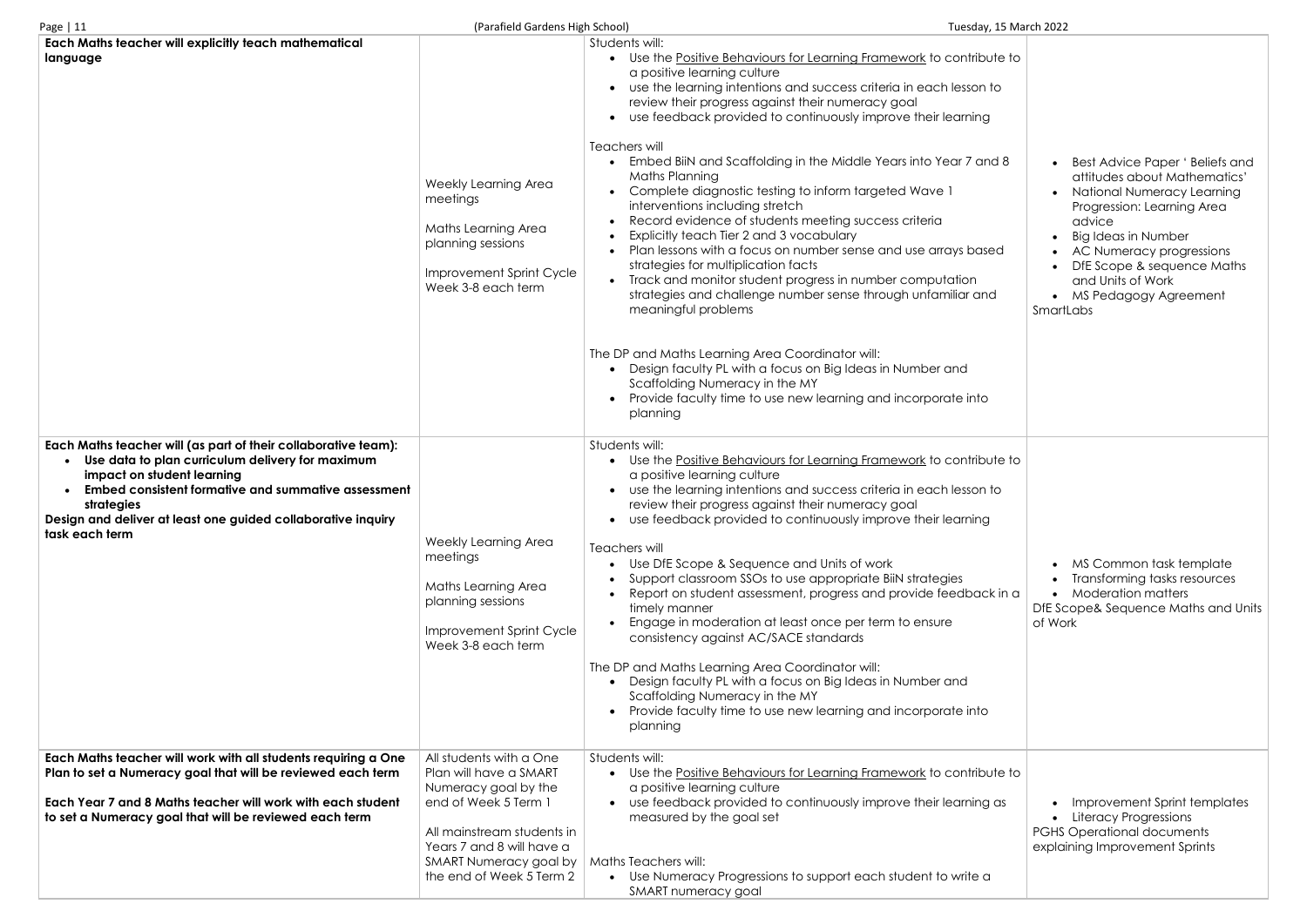| Page $ 12 $                      | (Parafield Gardens High School)                                                                             | Tuesday, 15 March 2022                                                                                                                                                                                                                                                                                                                                                                                                 |                                  |
|----------------------------------|-------------------------------------------------------------------------------------------------------------|------------------------------------------------------------------------------------------------------------------------------------------------------------------------------------------------------------------------------------------------------------------------------------------------------------------------------------------------------------------------------------------------------------------------|----------------------------------|
|                                  | Each goal will be<br>reviewed and updated<br>by the end of week 10<br>each term, ready for the<br>next term | • Use Improvement Sprints to measure student success<br>Senior Leadership will:<br>Support this initiative by providing professional learning on SFD<br>Week 3 Term 1<br>• Support teachers to work 1:1 with students to develop the goal by<br>having a second teacher in the room (Flexible Additional Support<br>Teacher: FAST)<br>Give release time to teachers to write goals for students requiring<br>One Plans |                                  |
| Click or tap here to enter text. | Click or tap here to enter<br>text.                                                                         | Click or tap here to enter text.                                                                                                                                                                                                                                                                                                                                                                                       | Click or tap here to enter text. |
| Click or tap here to enter text. | Click or tap here to enter<br>text.                                                                         | Click or tap here to enter text.                                                                                                                                                                                                                                                                                                                                                                                       | Click or tap here to enter text. |

#### **Goal 2: Increase student achievement of SEA and High Bands in Mathematics**

**STEP 4 Improve practice and monitor impact** - Are we doing what we said we would do? Are we improving student learning? How effective have our actions been?

**What are our next steps? Potential adjustments?**

re to enter text.

| <b>Student Success Criteria</b>                                                                                                                                                                                                                                                                                                                                                                                             | Yes<br>Needs attention/work in progress<br>Not on track          | Evidence<br>Are we improving student learning?<br>How are we tracking against our student success<br>criteria?                                       |                  |
|-----------------------------------------------------------------------------------------------------------------------------------------------------------------------------------------------------------------------------------------------------------------------------------------------------------------------------------------------------------------------------------------------------------------------------|------------------------------------------------------------------|------------------------------------------------------------------------------------------------------------------------------------------------------|------------------|
| Students will:<br>Demonstrate an understanding of Number Sense<br>and Place Value in their learning<br>Confidentially choose, use, and transfer<br>$\bullet$<br>appropriate mathematical processes in different<br>contexts<br>Explain, reason and share their ideas using<br>commonly understood mathematically specific<br>vocabulary<br>Provide evidence of learning that reflects year level<br>standard and A/B grades | Click or tap here to enter<br>text.                              | Click or tap here to enter text.                                                                                                                     | Click or tap her |
| <b>Actions</b>                                                                                                                                                                                                                                                                                                                                                                                                              | 90% embedded<br>Needs attention/work in progress<br>Not on track | <b>Evidence</b><br>Are we doing what we said we would do?<br>Are we improving student learning?<br>How do we know which actions have been effective? |                  |
| Each Maths teacher will explicitly teach number sense using<br>high impact teaching strategies as outlined in the PGHS MS<br><b>Pedagogy Agreement</b>                                                                                                                                                                                                                                                                      | Click or tap here to enter<br>text.                              | Click or tap here to enter text.                                                                                                                     | Click or tap her |

| )             |                                  |
|---------------|----------------------------------|
| al by<br>port |                                  |
| ring          |                                  |
|               |                                  |
|               | Click or tap here to enter text. |
|               | Click or tap here to enter text. |

**What are our next steps? Potential adjustments?**

re to enter text.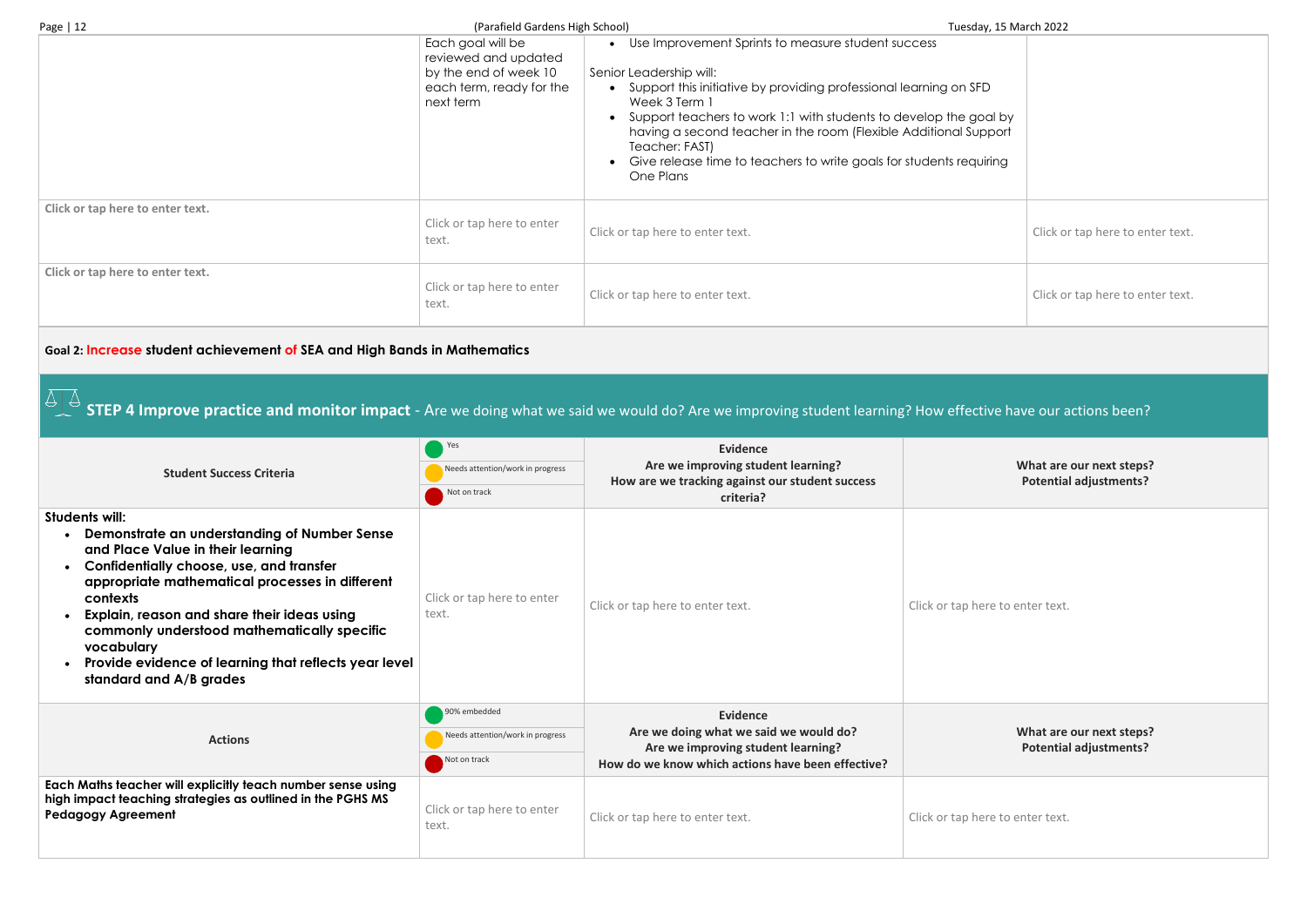| Page   13                                                                                                                                                                                                                                                                                                      | (Parafield Gardens High School)     |                                  | Tuesday, 15 March 2022           |
|----------------------------------------------------------------------------------------------------------------------------------------------------------------------------------------------------------------------------------------------------------------------------------------------------------------|-------------------------------------|----------------------------------|----------------------------------|
| <b>Each Maths teacher will explicitly teach mathematical</b><br>language                                                                                                                                                                                                                                       | Click or tap here to enter<br>text. | Click or tap here to enter text. | Click or tap here to enter text. |
| Each Maths teacher will (as part of their collaborative team):<br>Use data to plan curriculum delivery for maximum<br>impact on student learning<br><b>Embed consistent formative and summative assessment</b><br>strategies<br>Design and deliver at least one guided collaborative inquiry<br>task each term | Click or tap here to enter<br>text. | Click or tap here to enter text. | Click or tap here to enter text. |
| Each Maths teacher will work with all students requiring a One<br>Plan to set a Numeracy goal that will be reviewed each term<br>Each Year 7 and 8 Maths teacher will work with each student<br>to set a Numeracy goal that will be reviewed each term                                                         | Click or tap here to enter<br>text. | Click or tap here to enter text. | Click or tap here to enter text  |
| Click or tap here to enter text.                                                                                                                                                                                                                                                                               | Click or tap here to enter<br>text. | Click or tap here to enter text. | Click or tap here to enter text  |
| Click or tap here to enter text.                                                                                                                                                                                                                                                                               | Click or tap here to enter<br>text. | Click or tap here to enter text. | Click or tap here to enter text  |

## **Goal 2: Increase student achievement of SEA and High Bands in Mathematics**

|                                                                     | STEP 5 Review and Evaluate - Have we achieved our improvement goals and targets? What have we learned and what are our next steps? |
|---------------------------------------------------------------------|------------------------------------------------------------------------------------------------------------------------------------|
| Targets 2022:                                                       | <b>Results towards targets:</b>                                                                                                    |
| <b>Using PAT-R</b>                                                  | Click or tap here to enter text.                                                                                                   |
| Year 7: Increase SEA achievement by 21 students (10%) and           |                                                                                                                                    |
| increase by 6 students $(3\%)$ , those in HBs Total students =      |                                                                                                                                    |
| 201 (PAT Just below SEA range = 117-119.9, Just below HB range      |                                                                                                                                    |
| $= 136 - 138.9$                                                     |                                                                                                                                    |
| Year 8: Increase SEA achievement by 22 students (10%) and           |                                                                                                                                    |
| increase by 7 students $(3\%)$ , those in HBs. Total students = 213 |                                                                                                                                    |
| (PAT Just below SEA range = 118-120.9, Just below HB range =        |                                                                                                                                    |
| $137 - 139.9$                                                       |                                                                                                                                    |
| <b>Using NAPLAN</b>                                                 |                                                                                                                                    |
| Year 7: 75% of students at SEA including 15% in high grade          |                                                                                                                                    |
| bands                                                               |                                                                                                                                    |
| Year 9: 75% of students at SEA including 15% in high grade          |                                                                                                                                    |
| bands                                                               |                                                                                                                                    |
| <b>Using Achievement Data</b>                                       |                                                                                                                                    |
| Year 7-12: 50% A and B grades (AC/SACE) across all learning         |                                                                                                                                    |
| areas                                                               |                                                                                                                                    |
| <b>Challenge of Practice</b>                                        |                                                                                                                                    |

ere to enter text.

ere to enter text.

ere to enter text.

ere to enter text.

ere to enter text.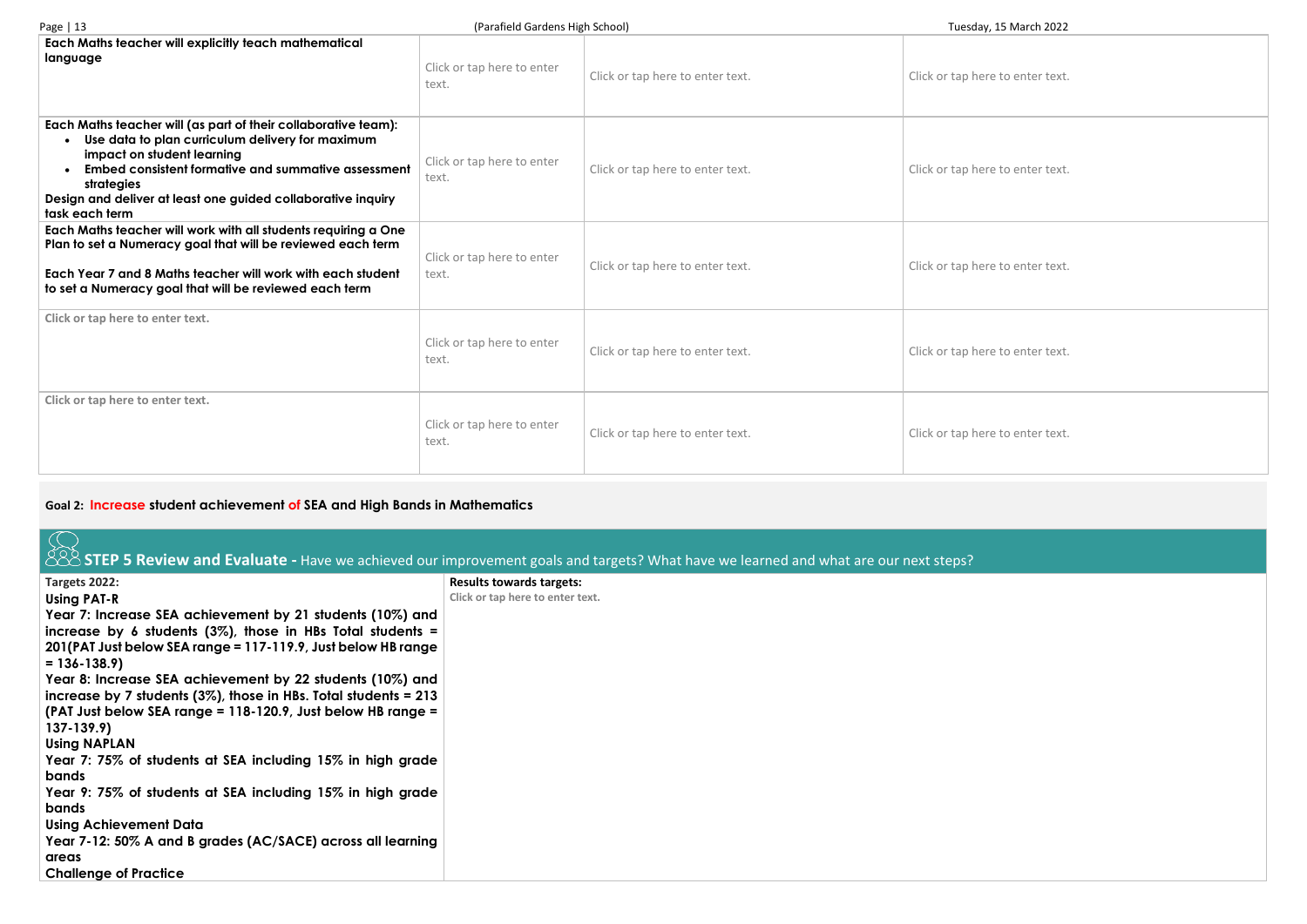| Page   14                                                                                                                                                                                                                                                                                                                                                                                                                                                                                  | (Parafield Gardens High School)                                                                                                                                                                                                                                                                                                             | Tuesday, 15 March 2022 |
|--------------------------------------------------------------------------------------------------------------------------------------------------------------------------------------------------------------------------------------------------------------------------------------------------------------------------------------------------------------------------------------------------------------------------------------------------------------------------------------------|---------------------------------------------------------------------------------------------------------------------------------------------------------------------------------------------------------------------------------------------------------------------------------------------------------------------------------------------|------------------------|
| If Maths Teachers explicitly teach Mathematics using the<br>conceptual development of number sense, then we will<br>increase student achievement of SEA and High Bands in<br><b>Mathematics</b>                                                                                                                                                                                                                                                                                            |                                                                                                                                                                                                                                                                                                                                             |                        |
| <b>Challenge of Practice:</b><br>If Maths Teachers explicitly teach Mathematics using the<br>conceptual development of number sense, then we will<br>increase student achievement of SEA and High Bands in<br><b>Mathematics</b>                                                                                                                                                                                                                                                           | Evidence - has this made an impact?<br>Click or tap here to enter text.                                                                                                                                                                                                                                                                     |                        |
| Success Criteria - did we improve student learning?<br><b>Students will:</b><br>Demonstrate an understanding of Number Sense and<br>$\bullet$<br><b>Place Value in their learning</b><br>Confidentially choose, use, and transfer appropriate<br>mathematical processes in different contexts<br>Explain, reason and share their ideas using commonly<br>understood mathematically specific vocabulary<br>Provide evidence of learning that reflects year level<br>standard and A/B grades | Evidence - did we improve student learning? how do we know?<br>Click or tap here to enter text.                                                                                                                                                                                                                                             |                        |
| Click or tap here to enter text.                                                                                                                                                                                                                                                                                                                                                                                                                                                           | Reflection on Actions - did we do what we said we would do? how effective were our teacher/leader actions? why? which actions had the biggest impact? why? which didn't? why? where dic<br>we? why? what happened in which classrooms? which data sets and what evidence was most useful in tracking progress? what's needed for next year? |                        |

Reflection on our improvement planning and implementation – how effectively are improvement planning processes resulting in informed change? How do we know? how effectively have staff students and families been involved in improvement planning? how do we know? to what extent is our plan enacted collaboratively and coherently across the school? what do we need to do to improve this? what have we learned and what are our next steps?

**Click or tap here to enter text.**

why? where did we get the lift? why? where didn't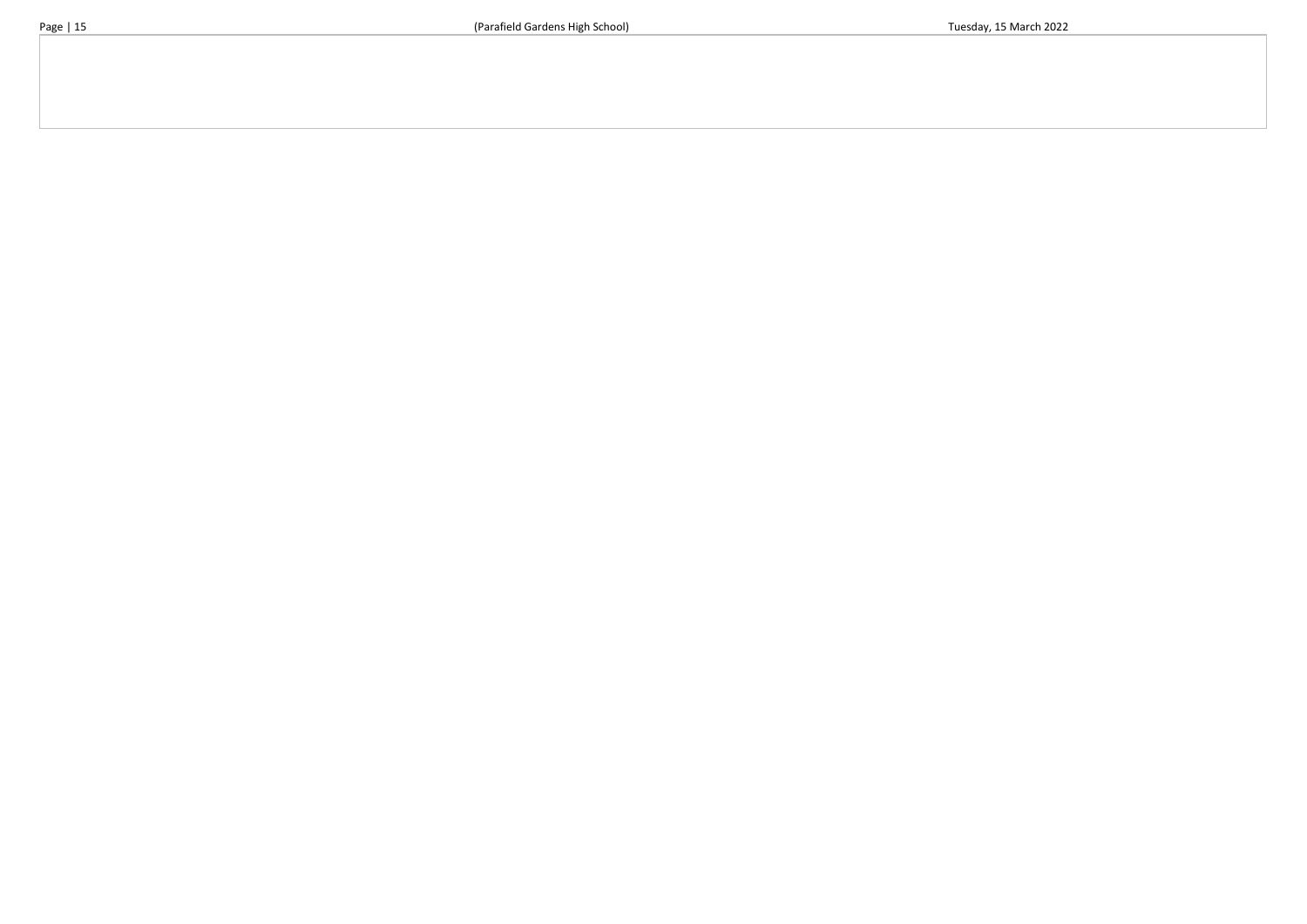| $\circledcirc$ STEP 1 Analyse and Prioritise                                                           |                                           |                                                                                                                                                                                                                                                           |                                           |                                                                                                                                                                                                                                                                                                                                                                                        |
|--------------------------------------------------------------------------------------------------------|-------------------------------------------|-----------------------------------------------------------------------------------------------------------------------------------------------------------------------------------------------------------------------------------------------------------|-------------------------------------------|----------------------------------------------------------------------------------------------------------------------------------------------------------------------------------------------------------------------------------------------------------------------------------------------------------------------------------------------------------------------------------------|
| Goal 3: Click or tap here to enter text.                                                               |                                           | <b>ESR Directions:</b><br>accurately informs the impact of teaching on student learning.<br>what data is indicating and to use this to design differentiated teaching.<br>and assessment.<br>Improve student achievement of SEA and high bands in reading |                                           | Direction 1: Evaluate and enhance the impact of improvement strategies using criteria that<br>Direction 2: Meet the learning needs of all students by building staff's capacity to understand<br>Direction 3: Ensure students access their curriculum entitlements by deepening teachers'<br>understanding of AC and SACE learning outcomes and the implications for planning teaching |
| <b>Target 2022:</b><br>Click or tap here to enter text.                                                | 2023:<br>Click or tap here to enter text. |                                                                                                                                                                                                                                                           | 2024:<br>Click or tap here to enter text. |                                                                                                                                                                                                                                                                                                                                                                                        |
| $\sqrt{1-\mu}$ STEP 2 Challenge of practice                                                            |                                           |                                                                                                                                                                                                                                                           |                                           |                                                                                                                                                                                                                                                                                                                                                                                        |
| <b>Challenge of Practice:</b><br>Click or tap here to enter text.                                      |                                           |                                                                                                                                                                                                                                                           |                                           |                                                                                                                                                                                                                                                                                                                                                                                        |
| Student Success Criteria (what students know, do, and understand):<br>Click or tap here to enter text. |                                           |                                                                                                                                                                                                                                                           |                                           |                                                                                                                                                                                                                                                                                                                                                                                        |
| <b>NATION</b>                                                                                          |                                           |                                                                                                                                                                                                                                                           |                                           |                                                                                                                                                                                                                                                                                                                                                                                        |
| <b>STEP 3 Plan actions for improvement</b>                                                             |                                           |                                                                                                                                                                                                                                                           |                                           |                                                                                                                                                                                                                                                                                                                                                                                        |
| <b>Actions</b>                                                                                         | <b>Timeline</b>                           | <b>Roles &amp; Responsibilities</b>                                                                                                                                                                                                                       |                                           | <b>Resources</b>                                                                                                                                                                                                                                                                                                                                                                       |
| Click or tap here to enter text.                                                                       | Click or tap here to enter<br>text.       | Click or tap here to enter text.                                                                                                                                                                                                                          |                                           | Click or tap here to enter text.                                                                                                                                                                                                                                                                                                                                                       |
| Click or tap here to enter text.                                                                       | Click or tap here to enter<br>text.       | Click or tap here to enter text.                                                                                                                                                                                                                          |                                           | Click or tap here to enter text.                                                                                                                                                                                                                                                                                                                                                       |
| Click or tap here to enter text.                                                                       | Click or tap here to enter<br>text.       | Click or tap here to enter text.                                                                                                                                                                                                                          |                                           | Click or tap here to enter text.                                                                                                                                                                                                                                                                                                                                                       |
| Click or tap here to enter text.                                                                       | Click or tap here to enter<br>text.       | Click or tap here to enter text.                                                                                                                                                                                                                          |                                           | Click or tap here to enter text.                                                                                                                                                                                                                                                                                                                                                       |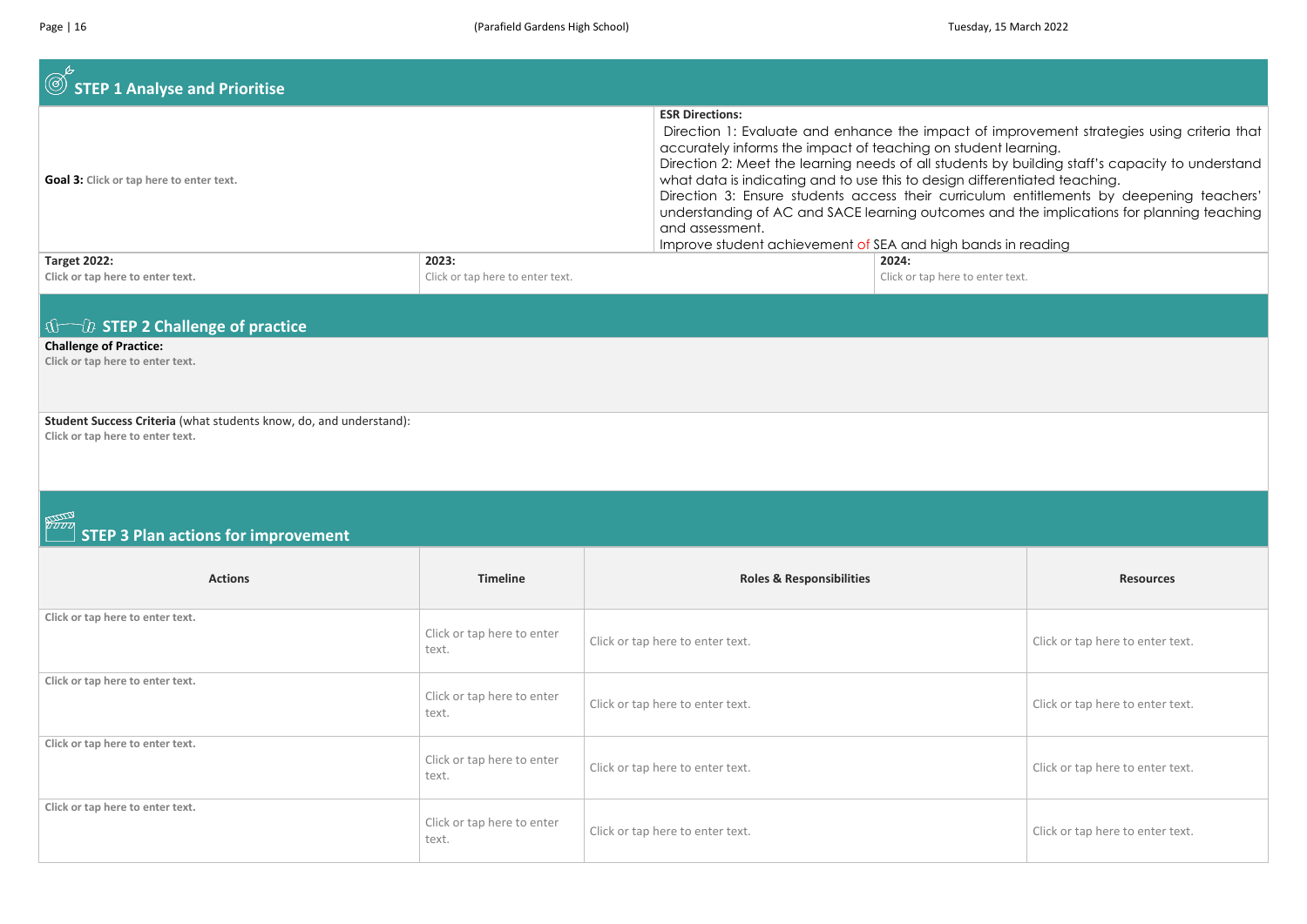Page | 17 Tuesday, 15 March 2022 **Click or tap here to enter text.** Click or tap here to enter text. Click or tap here to enter text. **Click or tap here to enter text.** Click or tap here to enter text. Click or tap here to enter text.

#### **Goal 3: Click or tap here to enter text.**

 **STEP 4 Improve practice and monitor impact** - Are we doing what we said we would do? Are we improving student learning? How effective have our actions been?

**What are our next steps? Potential adjustments?**

re to enter text.

#### **What are our next steps? Potential adjustments?**

re to enter text.

re to enter text.

re to enter text.

re to enter text.

re to enter text.

|                                  | Yes                                 | <b>Evidence</b>                                                                         |                  |  |
|----------------------------------|-------------------------------------|-----------------------------------------------------------------------------------------|------------------|--|
| <b>Student Success Criteria</b>  | Needs attention/work in progress    | Are we improving student learning?<br>How are we tracking against our student success   |                  |  |
|                                  | Not on track                        | criteria?                                                                               |                  |  |
|                                  |                                     |                                                                                         |                  |  |
| Click or tap here to enter text. | Click or tap here to enter          | Click or tap here to enter text.                                                        | Click or tap her |  |
|                                  | text.                               |                                                                                         |                  |  |
|                                  | 90% embedded                        | <b>Evidence</b>                                                                         |                  |  |
| <b>Actions</b>                   | Needs attention/work in progress    | Are we doing what we said we would do?                                                  |                  |  |
|                                  | Not on track                        | Are we improving student learning?<br>How do we know which actions have been effective? |                  |  |
| Click or tap here to enter text. |                                     |                                                                                         |                  |  |
|                                  | Click or tap here to enter          | Click or tap here to enter text.                                                        | Click or tap her |  |
|                                  | text.                               |                                                                                         |                  |  |
| Click or tap here to enter text. |                                     |                                                                                         |                  |  |
|                                  | Click or tap here to enter          |                                                                                         |                  |  |
|                                  | text.                               | Click or tap here to enter text.                                                        | Click or tap her |  |
|                                  |                                     |                                                                                         |                  |  |
| Click or tap here to enter text. |                                     |                                                                                         |                  |  |
|                                  | Click or tap here to enter<br>text. | Click or tap here to enter text.                                                        | Click or tap her |  |
|                                  |                                     |                                                                                         |                  |  |
| Click or tap here to enter text. |                                     |                                                                                         |                  |  |
|                                  | Click or tap here to enter          | Click or tap here to enter text.                                                        | Click or tap her |  |
|                                  | text.                               |                                                                                         |                  |  |
| Click or tap here to enter text. |                                     |                                                                                         |                  |  |
|                                  | Click or tap here to enter          |                                                                                         |                  |  |
|                                  | text.                               | Click or tap here to enter text.                                                        | Click or tap her |  |
|                                  |                                     |                                                                                         |                  |  |

| Click or tap here to enter text. |  |
|----------------------------------|--|
| Click or tap here to enter text. |  |